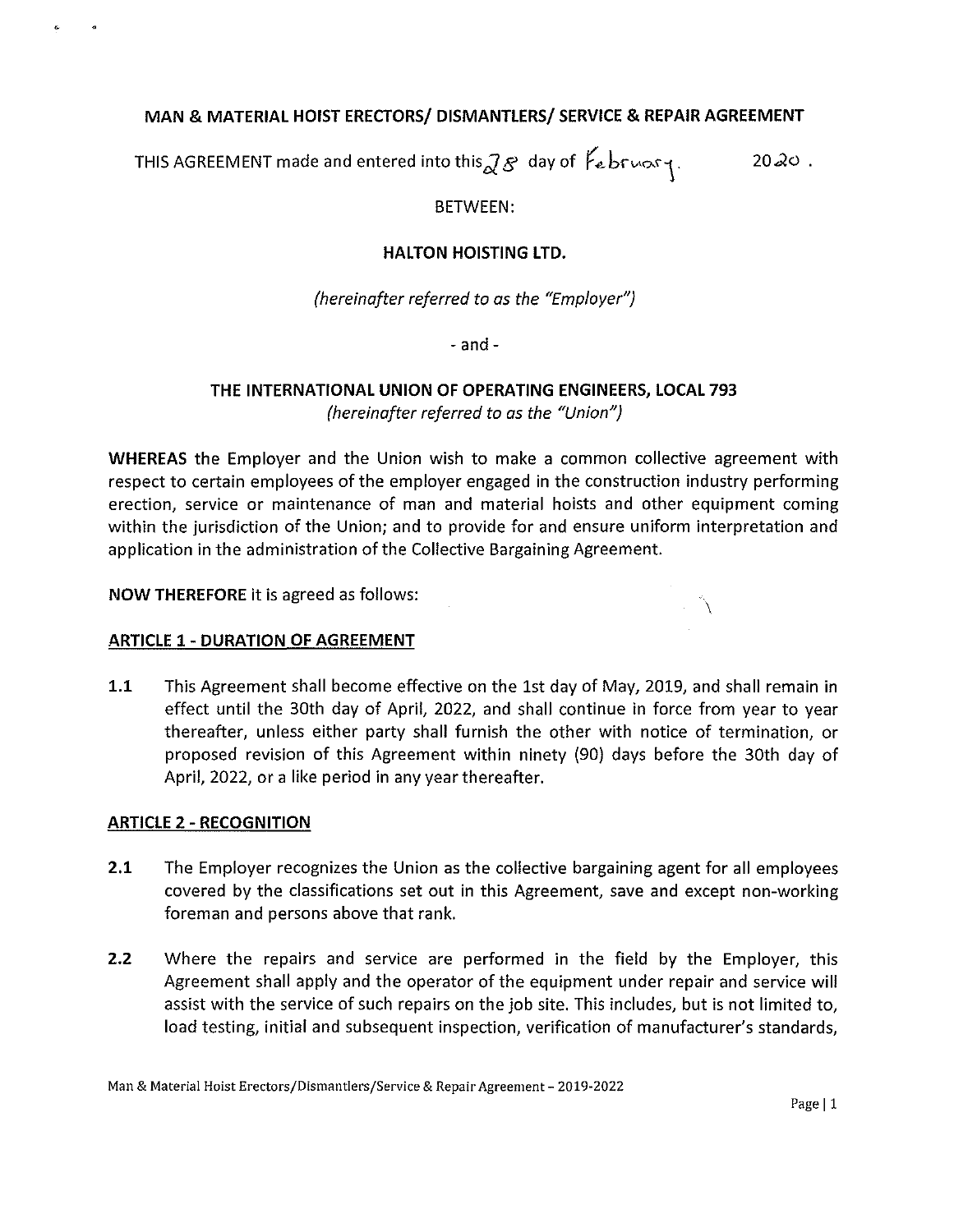Ministry of Labour requests, raising, dismantling, carpentry and welding/bolting work for all construction elevator gates, or jumping of cranes and hoists.

# **ARTICLE** 3 - **UNION SECURITY**

 $\mathcal{L}^{\pm}$ 

 $\sim$ 

- **3.1** All employees working under this Agreement shall be required, as a condition of employment, to be a member of the Union within thirty (30) days and shall be required to maintain such membership while working within the bargaining unit for the duration of this Agreement.
- **3.2** It is agreed that the Union may appoint one company wide steward, and shall give the Employer notice, in writing, of such appointment and changes thereafter. The Union shall have the authority to appoint an alternate to act as Steward in the absence of the regular Steward. The Union may request the appointment of additional Stewards where considered necessary. Such request shall not be unreasonably withheld.
	- **(i)** The Steward shall be one of the last two employees covered under the terms of this Agreement to remain working provided he is competent and capable of performing the remaining work.
	- **(ii)** The Steward shall be one of the first two employees to be recalled to work under the terms of this agreement, provided the Steward is qualified, competent and capable of performing the required work.
	- **(iii)** No discrimination shall be shown against any Steward for carrying out his duties.
- 3.3 If the Employer requires employees, it shall first call the Union Dispatcher who shall supply qualified people as soon as reasonably possible. If the Dispatcher is unable to supply qualified people within 48 hours, the Employer shall make arrangements with a Union Representative to hire independently upon the condition that such employees become members of the Union after 30 days of employment or be dismissed. The Employer has the sole authority to judge the quality of employability.
- **3.4** The Employer agrees to engage only those sub-contractors who are in contractual relations with the Union to perform work covered by this Agreement.
- **3.5** Each employee shall, when working in a position within the bargaining unit described in **Article 2** hereof, be required, as a condition of employment, to have his regular monthly Union dues, initiation fees and annual assessments uniformly assessed and checked off. The Employer agrees to make such deductions from the first pay due to the employee in each calendar month and to remit same no later than the fifteenth (15th) day of the following month to the Union. The Employer shall, when remitting such dues, initiation fees and annual assessment, provide the name of the employee from whose pay such deductions have been made, together with their Social Insurance Number.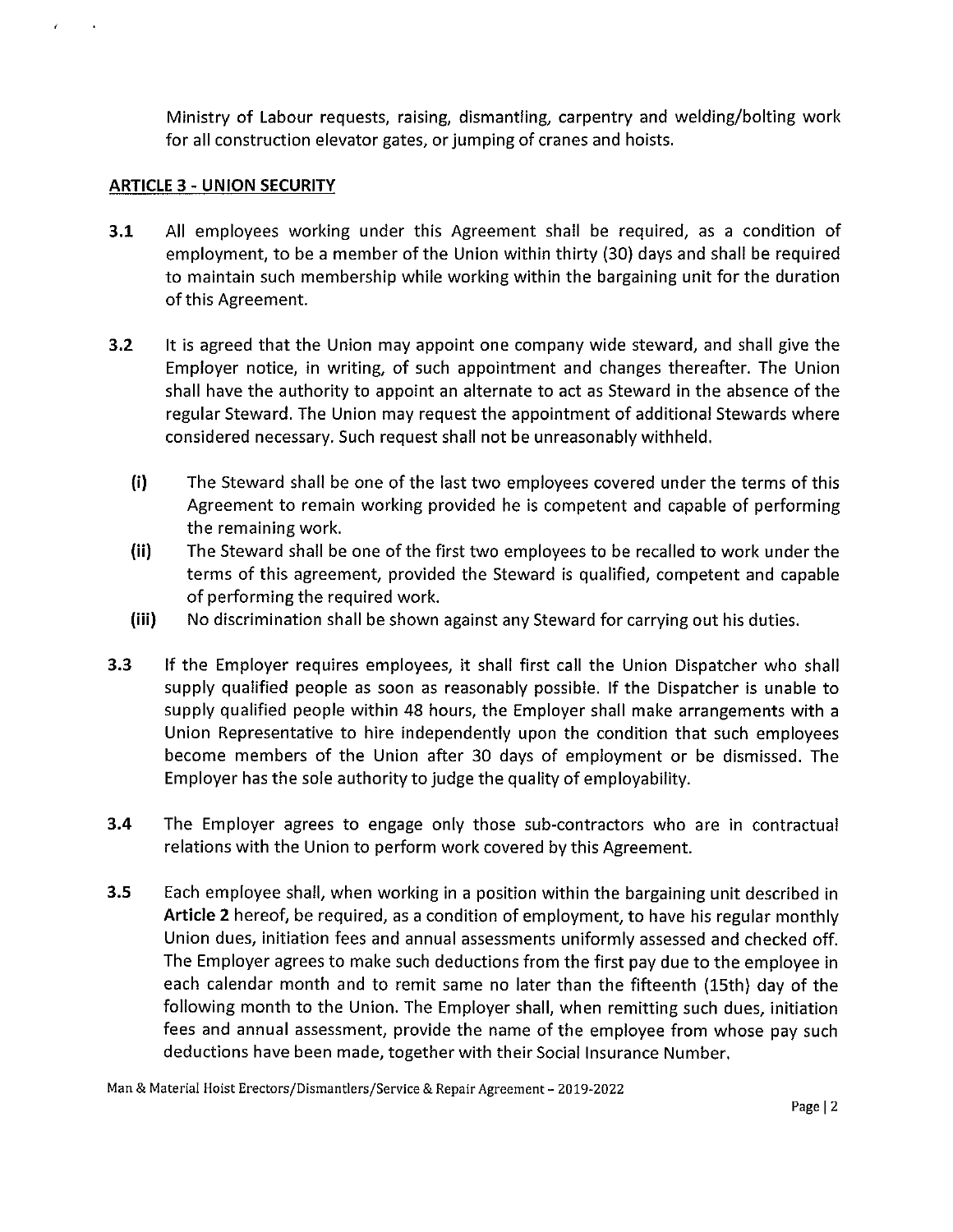- **3.6** Should the Employer perform any work falling within the scope of the Tower Crane Erector & Dismantling Service & Repair Agreement, the Employer agrees that they shall apply the full terms and conditions of that agreement.
- **3.7** Working dues of two percent (2%) of the total package rate for each hour earned is to be deducted from each employee and forwarded along with the deductions as set out in **Article 3.3** above.

## 3.8 **Advancement Fund**

 $\lambda$ 

 $\ddot{\phantom{a}}$ 

# **ADVANCEMENT DUES CHECK-OFF**

Effective May 1, 2019, the Employer shall deduct thirty-five cents (\$0.35) per hour for each hour earned by each employee covered by this Agreement for Advancement Dues. The amount deducted shall be remitted together with other monthly contributions and deductions in the manner set out in this Agreement.

Effective May 1, 2020, the amount of thirty-five cents (\$0.35) shall increase to forty cents (\$0.40) per hour for each hour earned by each employee covered by this Agreement for Advancement Dues.

## **ARTICLE 4 - MANAGEMENT RIGHTS**

- **4.1** The Union agrees that it is the exclusive function of the Employer:
	- a) to conduct its business in all respects in accordance with its commitments and responsibilities, including the right to manage the jobs, locate, extend, curtail or cease operations, to determine the number of men required at any or all operations, to determine the kinds and locations of machines, tools and equipment to be used and the schedules of production, to judge the qualifications of the employees and to maintain order, discipline and efficiency;
	- **b)** to hire, discharge, classify, transfer, promote, demote, lay off, suspend or otherwise discipline employees, provided that a claim by an employee that he has been discharged without reasonable cause shall be subject to the provisions of the grievance procedure;
	- c) to make, alter from time to time, and enforce reasonable rules of conduct and procedure to be observed by the employees.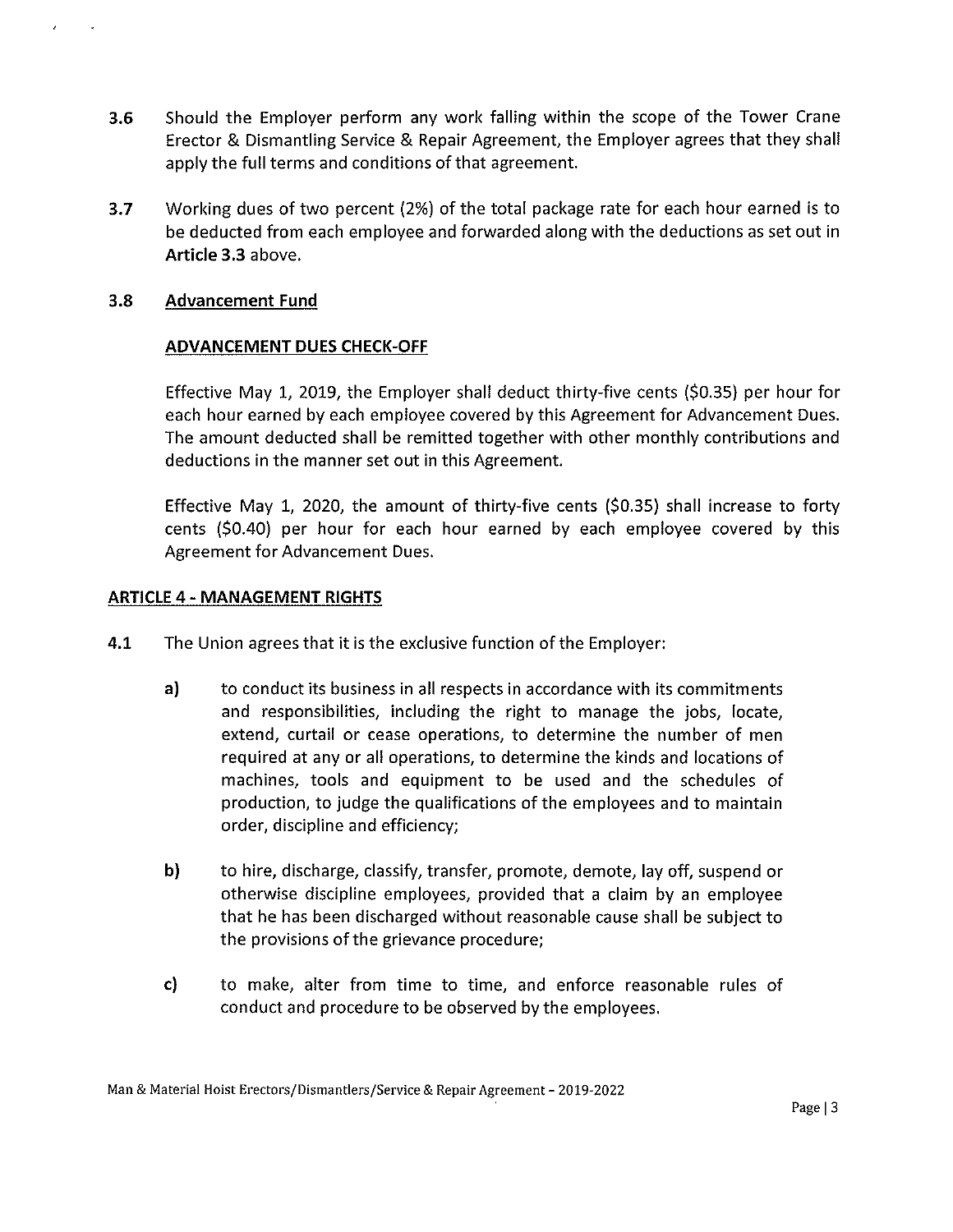It is agreed that these functions shall not be exercised in a manner inconsistent with the express provisions of this Agreement.

#### **ARTICLE 5 - GEOGRAPHICAL AREA**

**5.1** This Agreement shall apply to work performed in the Province of Ontario, including Federal, Provincial and Municipal projects.

### **ARTICLE 6 - GRIEVANCE PROCEDURE**

- **6.1** There shall be an earnest effort on the part of both parties to this Agreement to settle promptly through the procedure set out herein, any complaints, grievances or disputes arising from the interpretation, application or administration of this Agreement.
- **6.2** All grievances to be dealt with under **Step 2** below, shall be in writing on forms supplied by the Union and signed by the employee or the Union Representative who has filed such grievance.
- **6.3** Written grievances, to be valid, shall set out the nature of the grievance, the Article or Articles of the Agreement alleged to have been violated and nature of the remedy sought, and shall not be subject to change at later steps, except by mutual agreement with the Employer, or in case of remedy, by an Arbitration Board.
- **6.4** In determining the time which is allowed in the various steps, Saturday, Sunday and Statutory Holidays shall be excluded and any time limits may be extended by agreement in writing.
- **6.5** If the provisions of **Articles 6** and **7** hereof are not taken within the time limits specified therein or as extended in writing as set out above, the grievance shall be deemed to have been abandoned and may not be reopened.
- **6.6** Grievances properly arising under this Agreement shall be adjusted and settled as follows:
	- **STEP 1** It is understood and agreed that an employee does not have a grievance until he has discussed the situation with his foreman or superintendent and given him an opportunity to deal with the complaint. This shall be done within five (5) working days of the date the incident occurred, with the exception of monetary grievances, wherein the first step shall be taken within three (3) months after the circumstances giving rise to the grievance occurred or originated. The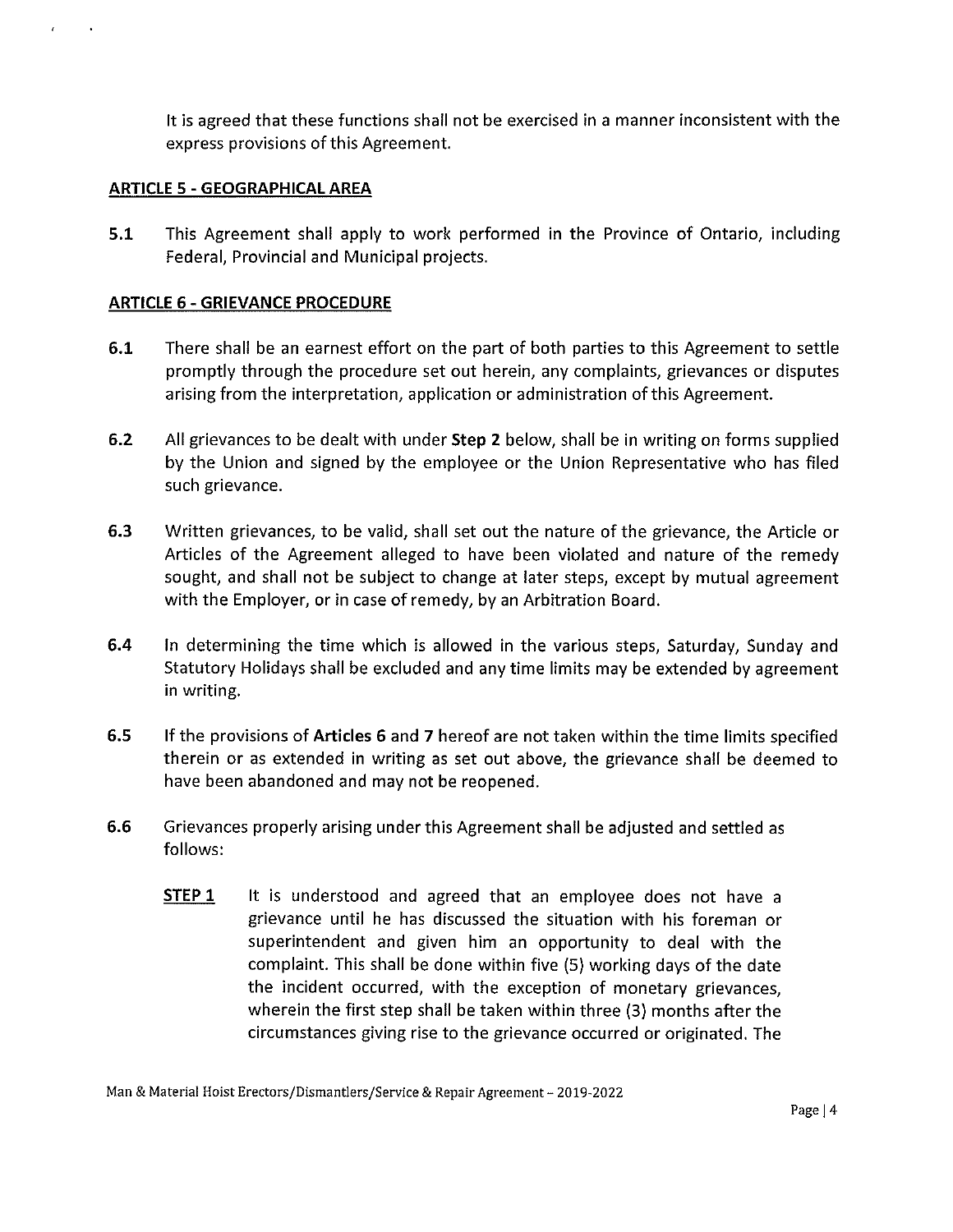employee may have his Steward or Business Representative present, if he so desires, when presenting his complaint.

- **STEP 2**  If the grievance is not settled within five (5) working days after **Step 1**  has been taken, it shall be reduced to writing and dealt with by Management of the Employer and of the Union, or their delegated representative. If within five (5) working days of the meeting between the Management of the Employer and the Union the grievance has not been resolved, the matter shall be submitted for Arbitration at the request of either party.
- **6.7.** The Employer or the Union may submit a written grievance at **Step 2.** This shall be done within five (5) working days of the date the incident occurred.
- 6.8 Any settlement agreed upon by both parties shall be binding upon the Employer, the Union and the employee or employees concerned.
- **6.9** Notwithstanding the above, a grievance concerning wages and fringe benefits shall be presented within three (3) months after the circumstances giving rise to the grievance occurred or originated and further provided that a grievance concerning welfare or pension contributions shall be presented within three (3) months after the particulars of such grievance should have been reasonably become known to a Union Representative.

## **ARTICLE 7 - ARBITRATION**

 $\mathcal{F}^{\pm}$ 

 $\sim 4$ 

- **7.1** Any grievance, including any question as to whether a matter is arbitral, shall be so submitted to Arbitration within fourteen (14) days after the completion of **Step 2** of **Article 6.6.**
- **7.2** At the time of referring the matter to arbitration, the party submitting the matter to arbitration shall provide a list of three arbitrators. Arbitration shall be by a single arbitrator agreed to by the parties.
- **7.3** Within five (5) working days of the request of either party for the appointment of an arbitrator, the other party shall notify the other of either its consent to one of the proposed arbitrators or shall provide an alternative list of three arbitrators.
- **7.4** Within five days thereafter, should the parties fail to agree upon a mutually acceptable arbitrator, either party may submit the issue to the Minister of Labour of the Province of Ontario who shall appoint an arbitrator.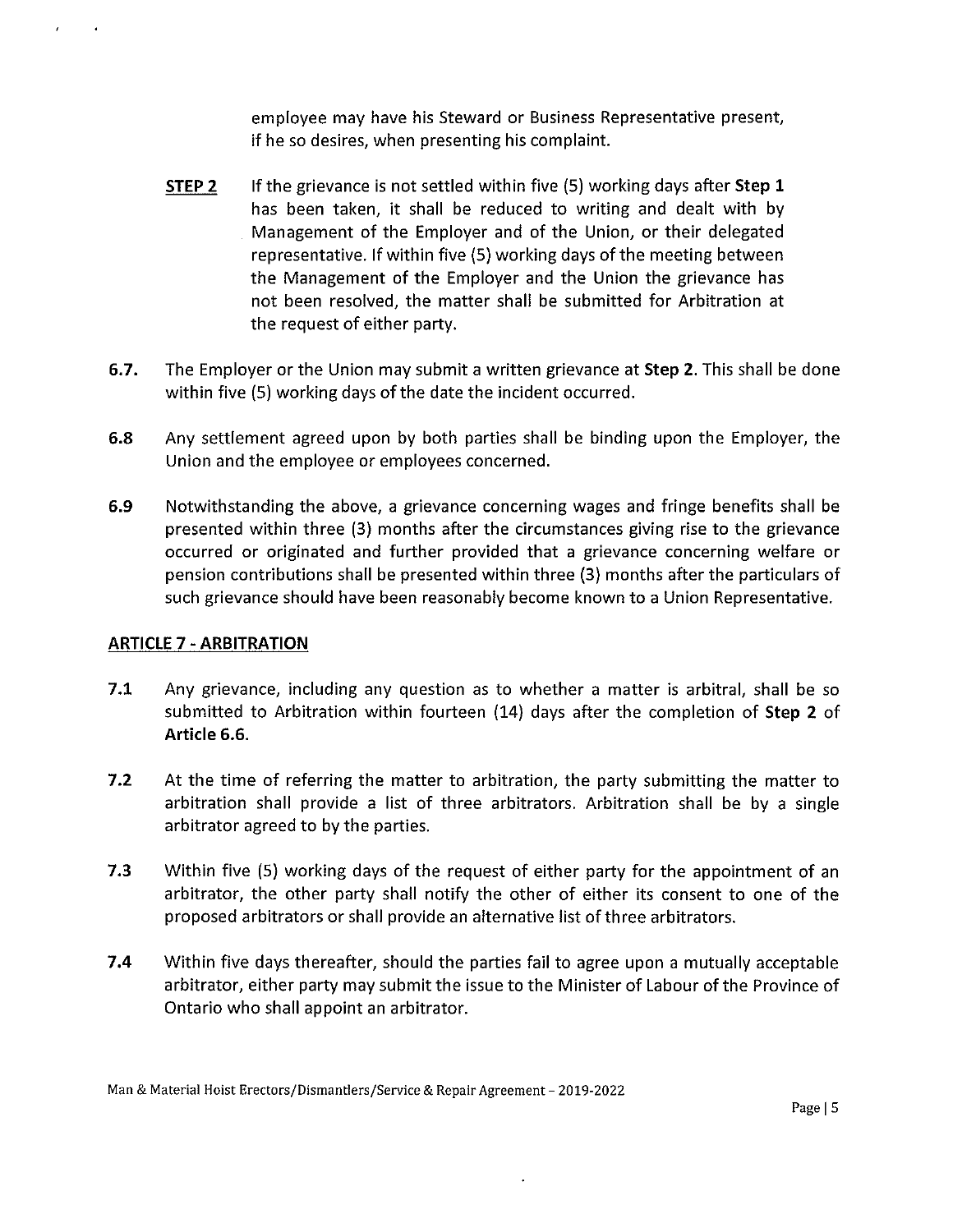- **7.5** The decision of the Arbitrator, constituted in the above manner, shall be binding on the employee, the Union and the Employer.
- **7.6** The Arbitrator shall not have any power to alter or change any of the provisions of this Agreement or to substitute any new provisions for any existing provisions and shall not give any decision inconsistent with the terms and provisions of this Agreement.
- **7.7** The parties to this Agreement shall jointly bear the expense of the Arbitrator.

# **ARTICLE** 8 - **NO STRIKE - NO LOCKOUT**

**8.1** As long as this Agreement continues to operate, no employee bound by this Agreement shall strike and no Employer bound by this Agreement shall lock out an employee.

# **ARTICLE** 9 - **UNION REPRESENTATION**

- **9.1** The Union Representative shall, in the course of his duties, have access to the work, where possible, on which members of the Union are employed, and the Employer shall assist the Union Representative to obtain a pass to the premises where necessary. The Union Representative shall make his presence known to the Employer's senior representative or his delegate. In no instance however, shall he interfere with the progress of the work, except to correct\_a violation of **Article 11** of this Agreement and then only after consultation and agreement with the Employer's representative to whom he first makes his presence known.
- **9.2** The Union Representative, when on site, shall abide by all safety rules issued by the Construction Safety Association and the Employer shall not have any greater duty of care for his safety than he has for his own employees on site.

## **ARTICLE 10 - JURISDICTIONAL DISPUTES**

- **10.1** The Employer and the Union agree that there shall be no work stoppage resulting from jurisdictional disputes.
- **10.2** Where there is any dispute or question about the operation by Operating Engineers, of any of the equipment listed in the Classification and Wages Article, the Employer shall continue to assign operation of the equipment to such Operating Engineers.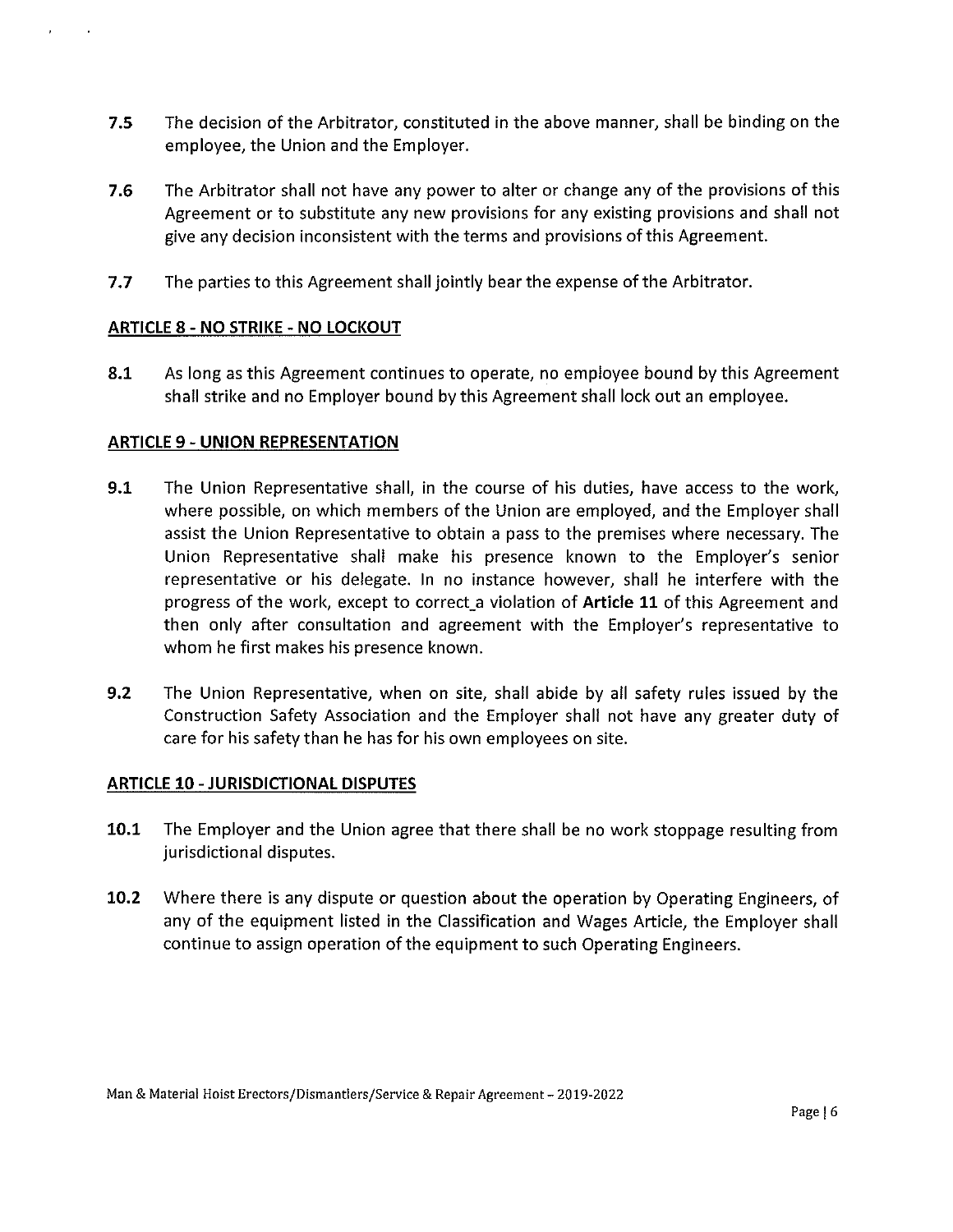# **ARTICLE 11- SAFETY, SANITATION AND SHELTER**

 $\mathbf{r}$ 

 $\sim 10^{-1}$ 

- **11.1** In cooperation with the Employer's overall program of accident control and prevention, each employee shall report to the foreman for immediate investigation, any alleged unsafe conditions, unsafe acts or violation of safety regulations for correction, if required.
- **11.2** Employees shall be provided with adequate protection from falling materials and other hazards on the job, in accordance with the Ontario Construction Safety Act. Adequately heated enclosures or cabs, for men operating equipment shall be provided.
- **11.3** Every employee shall wear suitable protective footwear, headgear and clothing. Other personal protective equipment required under abnormal conditions or during inclement weather will be supplied by the Employer.
- **11.4** The Employer, the employees and the Union agree to abide by the provisions of the appropriate Safety Legislation, Act or Code.
- **11.5** It shall be the responsibility of the Employer to ensure that competent signalmen are available when required.
- **11.6** If any employee is injured and receives medical attention by a qualified physician, he will receive his regular wages and other benefits for the full day. If, in the opinion of the physician, he is unfit to return to his regular work or if instructed by his foreman or superintendent to go home, the employee shall be paid his regular wages for any lost time during that day. If, in the opinion of the job superintendent or foreman, another employee is required to leave the job site with the injured employee to assist him in getting medical attention, he too shall be paid his regular wages and other benefits for any lost time incurred that day.
- **11.7** The employee shall notify both the Employer and Union office immediately of an accident.
- **11.8** No employee shall work alone on any project.
- **11.9** Operators of hoisting equipment shall disregard signals from anyone except competent signalmen.
- **11.10** A permanent notation shall be affixed on all cranes, derricks, hoists and similar equipment showing the safe working loads.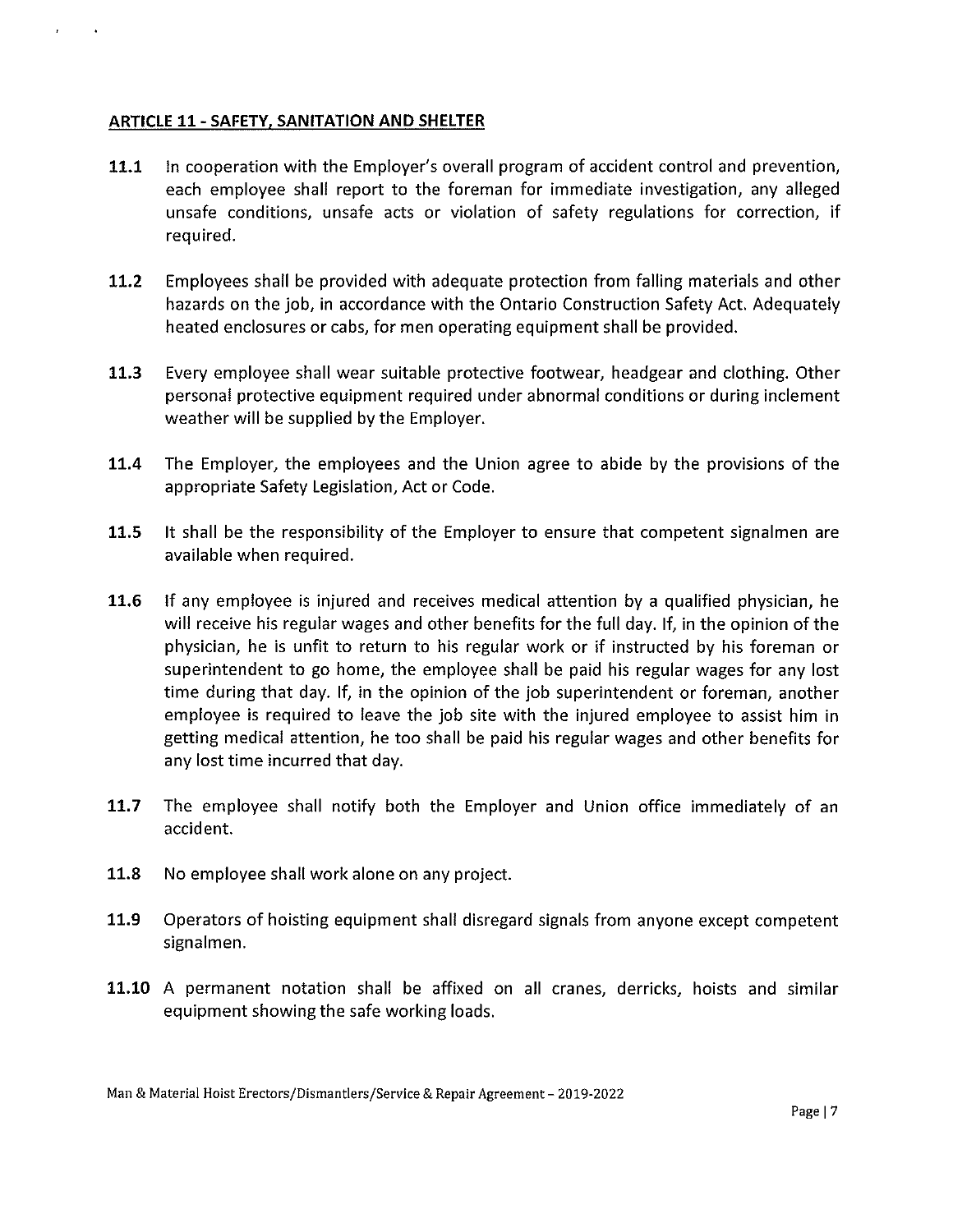- **11.11** The operator of any equipment shall be directly responsible for the safe operation of same.
- **11.12** No entertainment or personal communication devices such as cell phones, Blackberries, iPods and/or similar devices shall be used during working hours, nor shall they be turned on, except during lunch break, regular work breaks, job site emergencies, or where prior approval is obtained from the employee's supervisor.
- **11.13** Where the operator of a crane is required to use radio communication, the Employer shall use its best efforts to ensure that such equipment is in good working condition including using its best efforts to ensure the equipment is operating on a designated frequency and secure channel.
- **11.14** The Employer and the operators of tower cranes agree to abide by the provisions of the Canadian Standards Association Code for Tower Cranes Z248-04 and as amended from time to time.
- **11.15** The issue of inspecting and testing older cranes to be referred to the working committee at Infrastructure Health and Safety Association (IHSA) for tower cranes.
- **11.16** Where employees are required to ride in company vehicles including cranes such vehicles shall be adequately heated/cooled.
- **11.17** Tower Crane/Mobile Crane cabs shall be adequately heated/cooled.
- **11.18** It shall not be considered a violation of this agreement for employees to refuse to be transported in the cabs of cranes and the employer shall not make this a condition of employment.
- **11.19** The parties agree to set up a joint subcommittee to review and make recommendations on the development of a standard safety policy.

# **ARTICLE 12 - PAYMENT OF WAGES AND LAY-OFF**

**12.1** Wages shall be paid by cash, cheque or direct deposit at the option of the Employer no later than Thursday of each week or bi-weekly, during working hours. Each employee shall be given a detailed record of his earnings showing total hours worked, rates of pay, gross wages, allowances, contributions and all deductions and net wages, in accordance with Federal and Provincial Government Regulations. The tear-off portion of the pay cheque shall identify the Employer and the employee.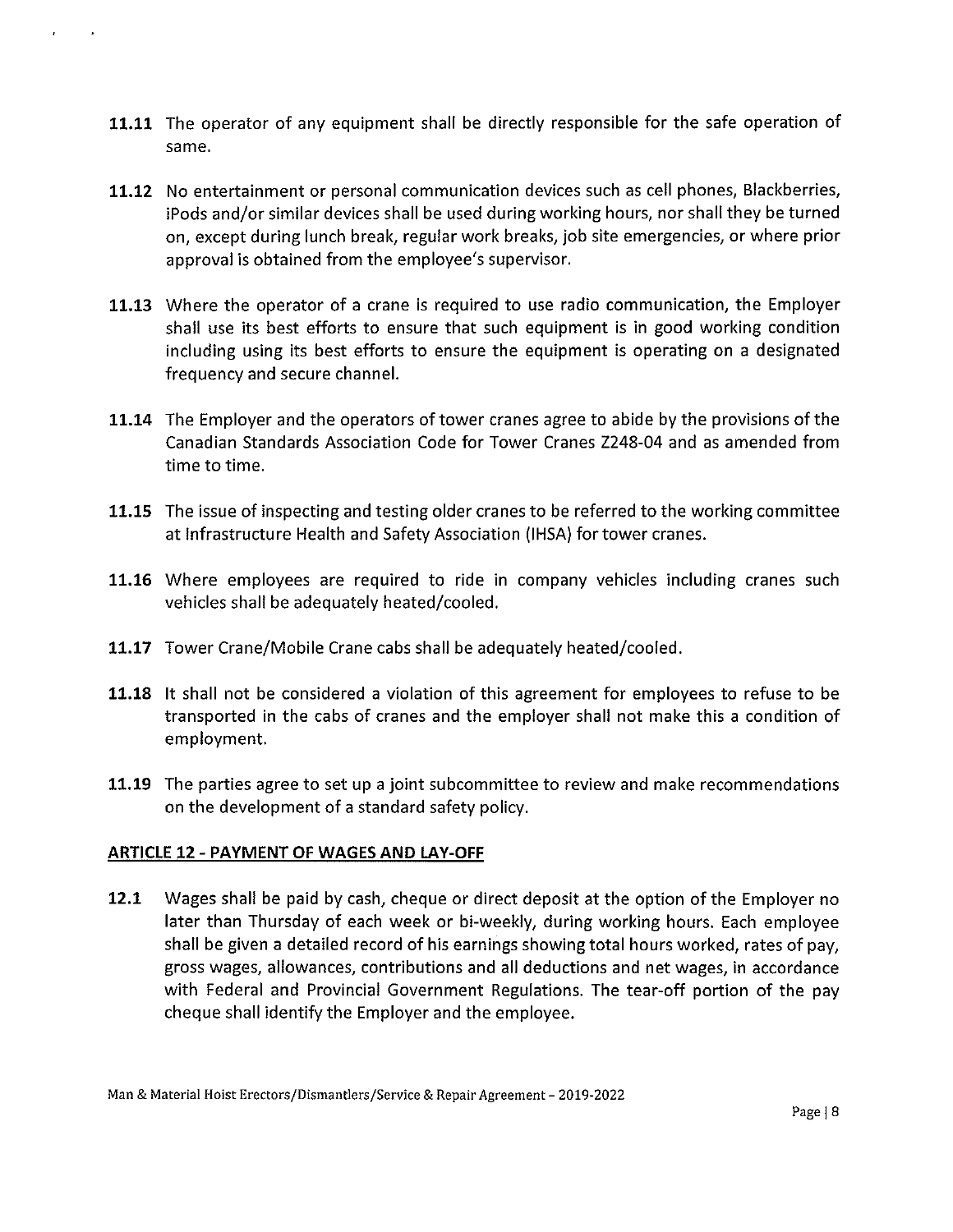- **12.2** In case of lay-off, employees shall be paid up-to-date within seventy-two (72) hours of the time of termination and as per the *Employment Standards Act,* 2000.
- **12.3** In case of lay-off, all employees affected by the lay-off and covered by this Agreement, will receive two (2) hours' notice in advance. If the Employer fails to give the employee two (2) hours' notice in advance of lay-off, then the employee shall be paid for an additional two (2) hours.
- **12.4** With the exception of honest errors when employees have been unable to cash pay cheques, they shall be paid all future wages by cash or certified cheques.
- **12.5** It shall not be considered a violation of this Agreement for an employee to cease work for continuous failure of the Employer to correct pay shortages or being continuously late in wage payments.
- **12.6** The Employer shall provide all pay cheques and retainable statements to employees in sealed envelopes.

# **12.7 LAY-OFF AND RECALL PROCEDURE Lay-off Procedure**

In the event of lay-off of employees covered by this Agreement, the following procedure shall prevail:

- a) First laid-off shall be applicants for membership;
- **b)** Second laid-off shall be members of the Union from out-of-province working on permits or travel cards;
- **c)** Third laid-off shall be members of the Union who are in receipt of a retirement pension from the 1.U.O.E., Local 793 Pension Plan;

Last laid-off shall be all other members of the Union, subject to Article 3.2(i).

## **Recall Procedure**

In the event of recall of employees covered by this Agreement, the Employer shall abide by the following procedure, provided the employees to be recalled are capable of performing the required work: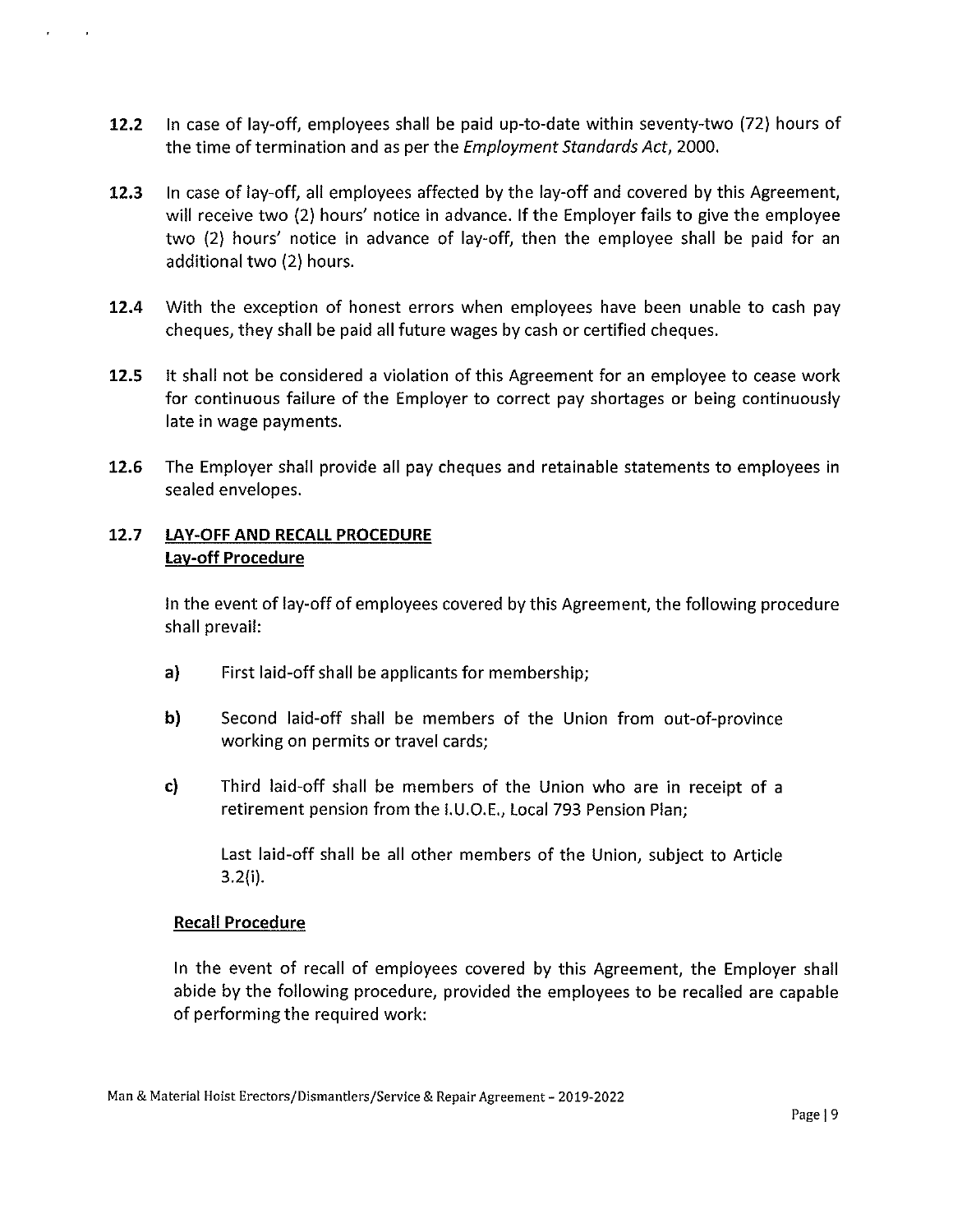- a) First recalled shall be members of the Union, subject to Article 3.2(ii), except those identified in (b), (c) and (d) below;
- b) Second recalled shall be members of the Union who are in receipt of a retirement pension from the 1.U.O.E., Local 793 Pension Plan;
- c) Third recalled shall be members of the Union from out-of-province working on permits or travel cards;
- d) Last recalled shall be applicants for membership in the Union.

# ARTICLE 13 - GENERAL

- 13.1 Coffee or work breaks will be recognized on all projects during working hours. There will be one (1) break in the first half and another in the second half of each shift. The time of these breaks will be determined by the project superintendent or job foreman.
- 13.2 Employees will not be required to work more than five (5) hours without a one-half (1/2) hour unpaid lunch break.
- 13.3 For the purposes of determining starting and quitting times, the employee shall be paid from the time he is available at the work site, until the designated quitting time as set by the foreman for that work day.

## ARTICLE 14 - CLASSIFICATION AND WAGES

## 14.1 a) EDM-B Certified Man and Material Hoist Erector

| Date        | <b>Wages</b> | <b>Vacation</b> | <b>Benefit</b> | Pension      | <b>Training</b> | <b>TOTAL</b> |
|-------------|--------------|-----------------|----------------|--------------|-----------------|--------------|
|             |              | Pay             | Plan           | Plan         | Fund            |              |
| May 1, 2019 | \$36.29      | \$3.63          | \$5.65         | \$5.59       | \$0.62          | \$51.78      |
| May 1, 2020 | \$37.43      | \$3.74          | \$5.85         | <b>S5.59</b> | \$0.62          | \$53.23      |
| May 1, 2021 | \$38.47      | \$3.85          | \$5.95         | \$5.59       | \$0.62          | \$54.48      |

# b) EDM-T Certified Man and Material Hoist Erector

| Date        | <b>Wages</b> | Vacation<br>Pav | <b>Benefit</b><br>Plan | Pension<br>Plan | <b>Training</b><br>Fund | <b>TOTAL</b> |
|-------------|--------------|-----------------|------------------------|-----------------|-------------------------|--------------|
| May 1, 2019 | \$31.96      | \$3.20          | \$5.65                 | \$5.59          | \$0.62                  | \$47.02      |
| May 1, 2020 | S33.10       | \$3.31          | \$5.85                 | \$5.59          | \$0.62                  | \$48.47      |
| May 1, 2021 | \$34.15      | \$3.42          | \$5.95                 | \$5.59          | \$0.62                  | \$49.73      |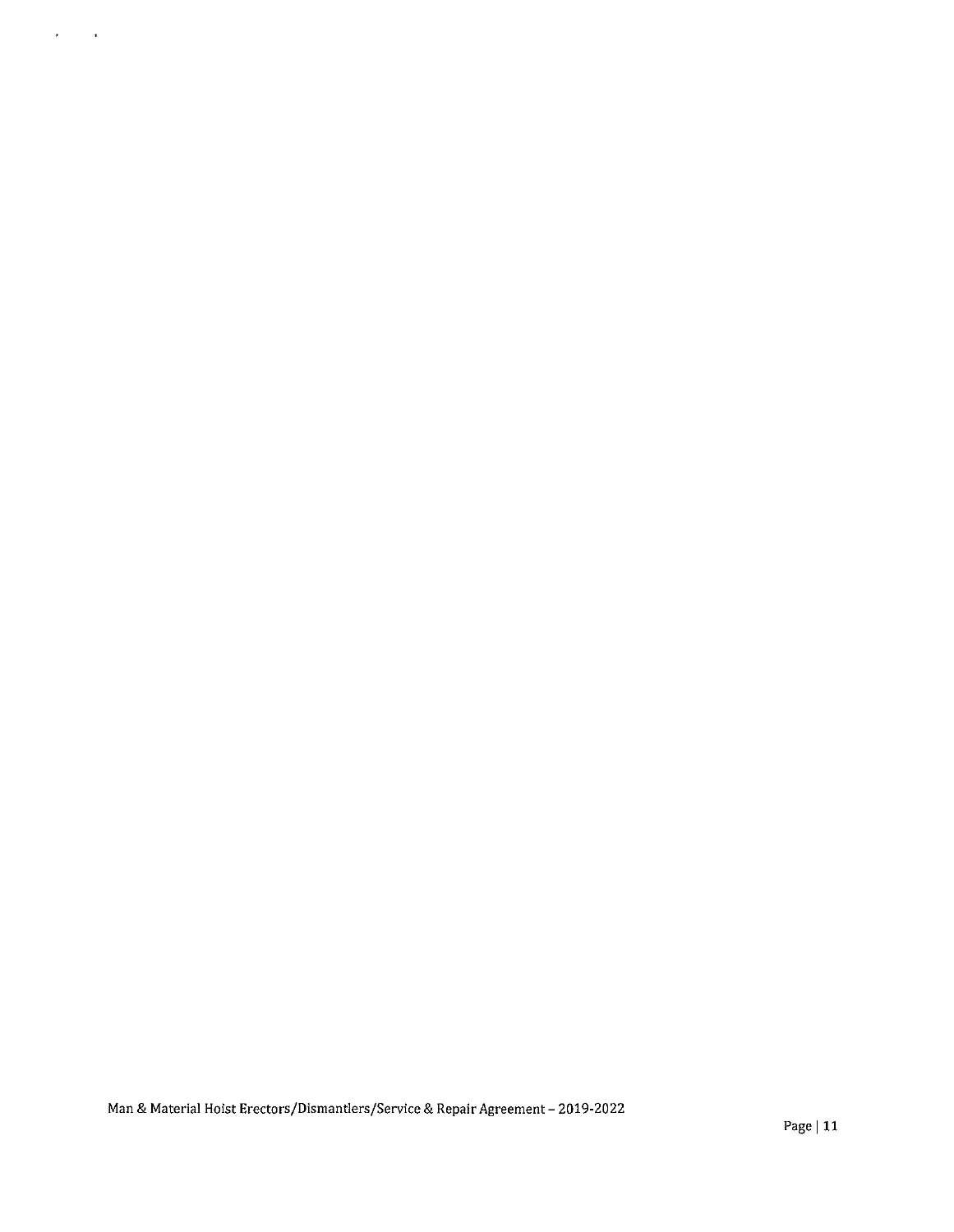# **c) Operators Of Mobile Cranes 8 Tons and Under**

| Date        | <b>Wages</b> | Vacation<br>Pav | <b>Benefit</b><br>Plan | Pension<br>Plan | Training<br>Fund | <b>TOTAL</b> |
|-------------|--------------|-----------------|------------------------|-----------------|------------------|--------------|
| May 1, 2019 | \$36.29      | \$3.63          | \$5.65                 | \$5.59          | \$0.62           | \$51.78      |
| May 1, 2020 | \$37.43      | <b>S3.74</b>    | \$5,85                 | \$5.59          | \$0.62           | \$53.23      |
| May 1, 2021 | \$38.47      | \$3.85          | \$5.95                 | \$5.59          | \$0.62           | \$54.48      |

- **14.2** Should the Employer employ any 339A or 339B operators, they shall pay wages and benefits in accordance with the wage schedule for said classifications in the Union's Tower Crane Erectors/Dismantlers/Service & Repair Agreement.
- **14.3** All new equipment introduced by Manufacturers during the life of this Agreement or not appearing as listed in **Article 14.1** shall be confirmed by letter to the Union, 2245 Speers Road, Oakville, before being put into production.
- **14.4** Equipment operators and/or crews shall not be replaced by working foremen, mechanics, or those above the rank of working foreman for the purpose of overtime or reduction in crews, unless crews voluntarily decline such work; in which case other regular operators or crews shall be given the first opportunity for such work, for production.
- **14.5** The Union will consider all reasonable requests that an employee of the Employer shall be made an apprentice. It shall fall within the jurisdiction of the Employer to specify within reason the nature of the work which the apprentice is capable of performing.

## **ARTICLE 15- APPRENTICES**

#### **MOBLIE AND TOWER CRANE**

**15.1 a) (i)** Indentured Apprentices (except Tower Crane Apprentices) shall be paid in accordance with the following schedule:

> 0 to 2,000 hours worked  $-50\%$  of Licensed Journeyman Base Rate  $2,001$  to 4,000 hours worked  $-65%$  of Licensed Journeyman Base Rate 4,001 to 6,000 hours worked - 80% of Licensed Journeyman Base Rate

The trustees of the Operating Engineers Training Institute of Ontario shall determine at its sole discretion the length of term, the qualifications required to progress to the next term and the scheduling of in-school training, and such judgment shall not be made the subject of a grievance.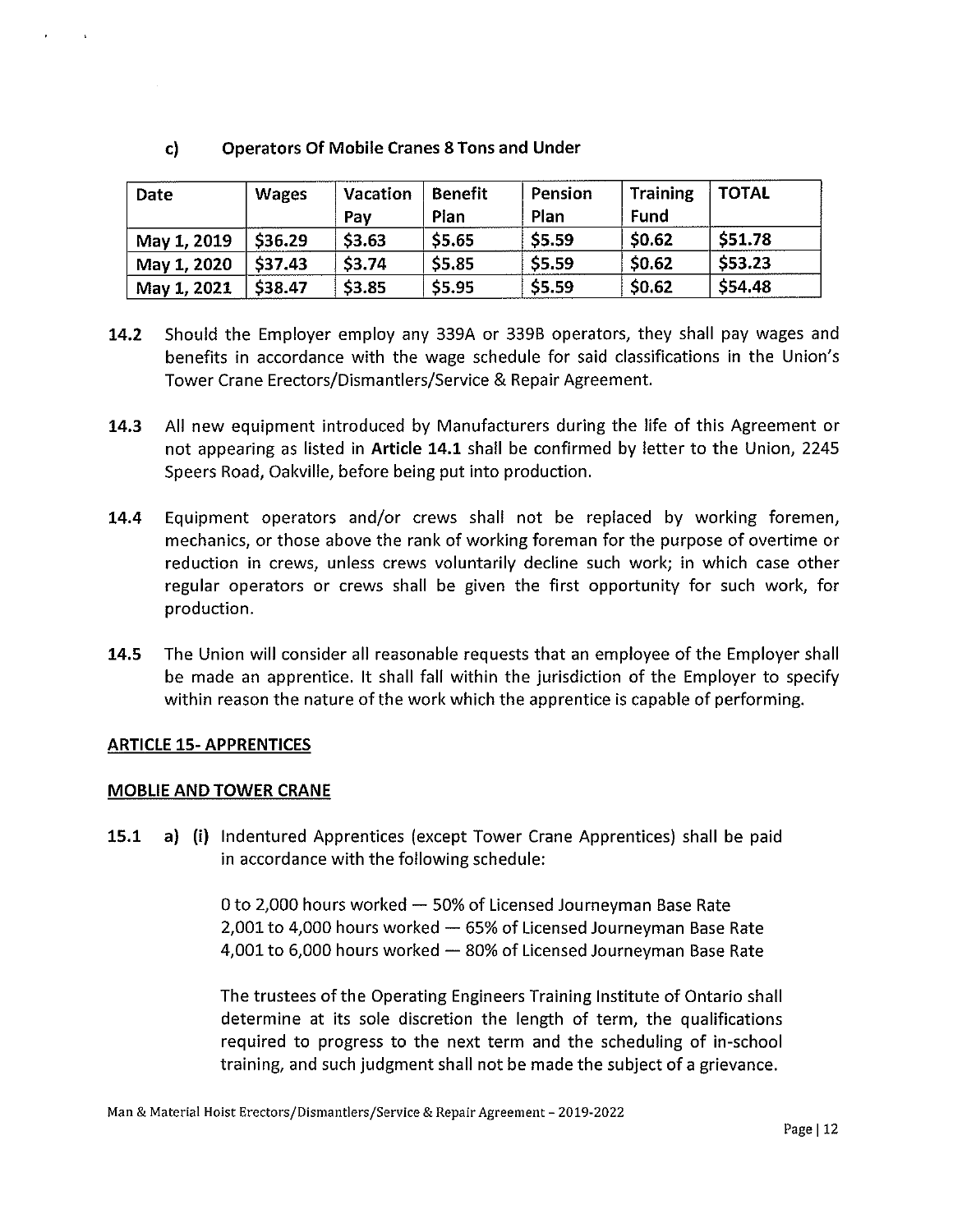(ii) Indentured Tower Crane Apprentices shall be paid in accordance with the following schedule:

0 to 2,000 hours worked  $-50\%$  of Licensed Journeyman Base Rate 2,001 to 3,000 hours worked  $-75%$  of Licensed Journeyman Base Rate

The trustees of the Operating Engineers Training Institute of Ontario shall determine at its sole discretion the length of term, the qualifications required to progress to the next term and the scheduling of in-school training, and such judgement shall not be made the subject of a grievance.

- (iii) When an apprentice has accumulated 6,000 hours worked or credited (or 3,000 hours worked or credited in the case of tower crane apprentices) and has not yet attended his or her final training session at the Operating Engineers Training Institute of Ontario the apprentice shall continue to be paid at the apprentice's most recent rate of pay until the completion of formal training at the Operating Engineers Training Institute of Ontario and the receipt of his or her final results from the Operating Engineers Training Institute of Ontario.
- b) All Apprentices must register at the appropriate Union District Office in their area and also on the master list at the Training Centre.
- c) Employers shall request Apprentices through the Union District Offices who, in turn, will notify the Training Fund at 2245 Speers Road, Oakville. All dispatching of Apprentices shall be done from the appropriate Union District Office under the direction of the Training Fund.
- d) Present oiler-drivers will remain and as additional personnel are required, indentured Apprentices will be dispatched to the Employer in accordance with Article (c) above.
- e) Employers will make every effort to keep Apprentices on a steady basis in order to complete their apprenticeship hours as quickly as possible.
- f) Each Apprentice shall, as a condition of employment, be required to comply with and complete all apprenticeship requirements including completing all required hours of work under appropriate conditions including proper rates of pay, appropriate work experience and the attendance of all training courses as specified by the Training Standards of the Operating Engineers Training Institute of Ontario.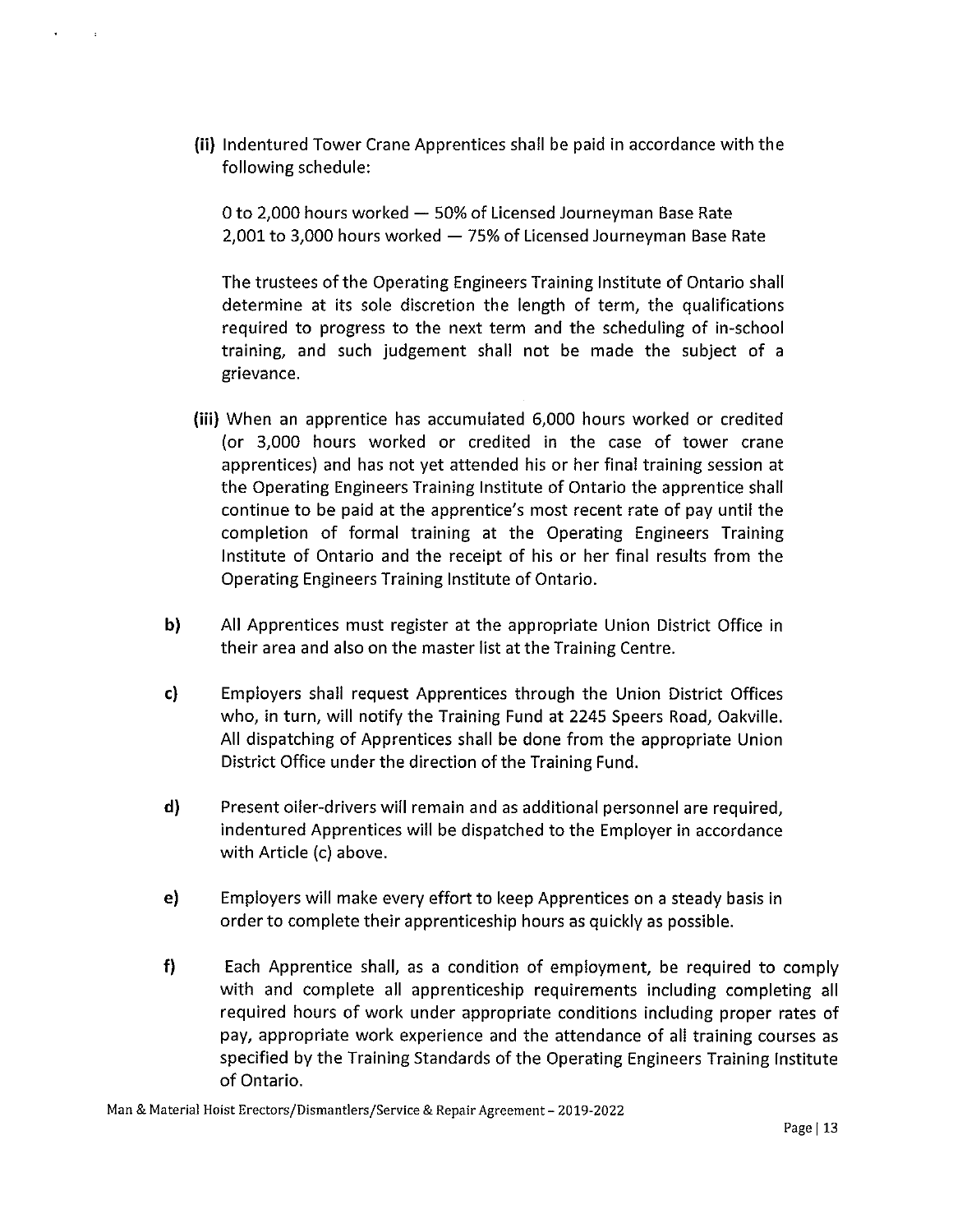- g) An Apprentice who:
	- **1)** Completes his hours of on-the-job training;
	- **2)** Completes all related training;
	- 3) Successfully obtains his Certificate of Qualification from the Ministry of Colleges & Universities will no longer be classified as an Apprentice and will then become the junior Hoisting Engineer with the Employer under all the terms and conditions of the applicable Schedule.
- h) All Apprentices must abide by the Rules and Regulations as spelled out in the Training Standards of the Training Fund.

#### **MAN AND MATERIAL HOIST**

- **15.2** The Employer and International Union of Operating Engineers, Local 793 agree that there shall be a progression in place with a minimum number of hours worked before recognizing an employee as a man and material hoist journeyman. It is further agreed that in order to be classified as a man and material hoist journeyman, said employee must hold a valid EDM-T certificate. Until becoming a journeyperson, the employee will be classified as a trainee. The progression and hours are as follows:
	- a) First Level First year man and material hoist trainee shall receive seventy percent (70%) of classification 14.1 (b) hourly wage rates and be required to work a minimum of 2,000 hours before graduating to the second level;
	- **b)** Second Level Second year man and material hoist trainee shall receive eighty percent (80%) of classification 14.1 (b) hourly wage rates and be required to work a minimum of 4,000 hours before graduating to the third level;
	- c) Third Level Third year man and material hoist trainee shall receive ninety percent (90%) of classification 14.1 (b) hourly wage rates and be required to work a minimum of 5,000 hours.
	- **d)** After a total of 5,000 hours worked, the man and material hoist trainee shall receive the full classification 14.1 (b) hourly wage rate.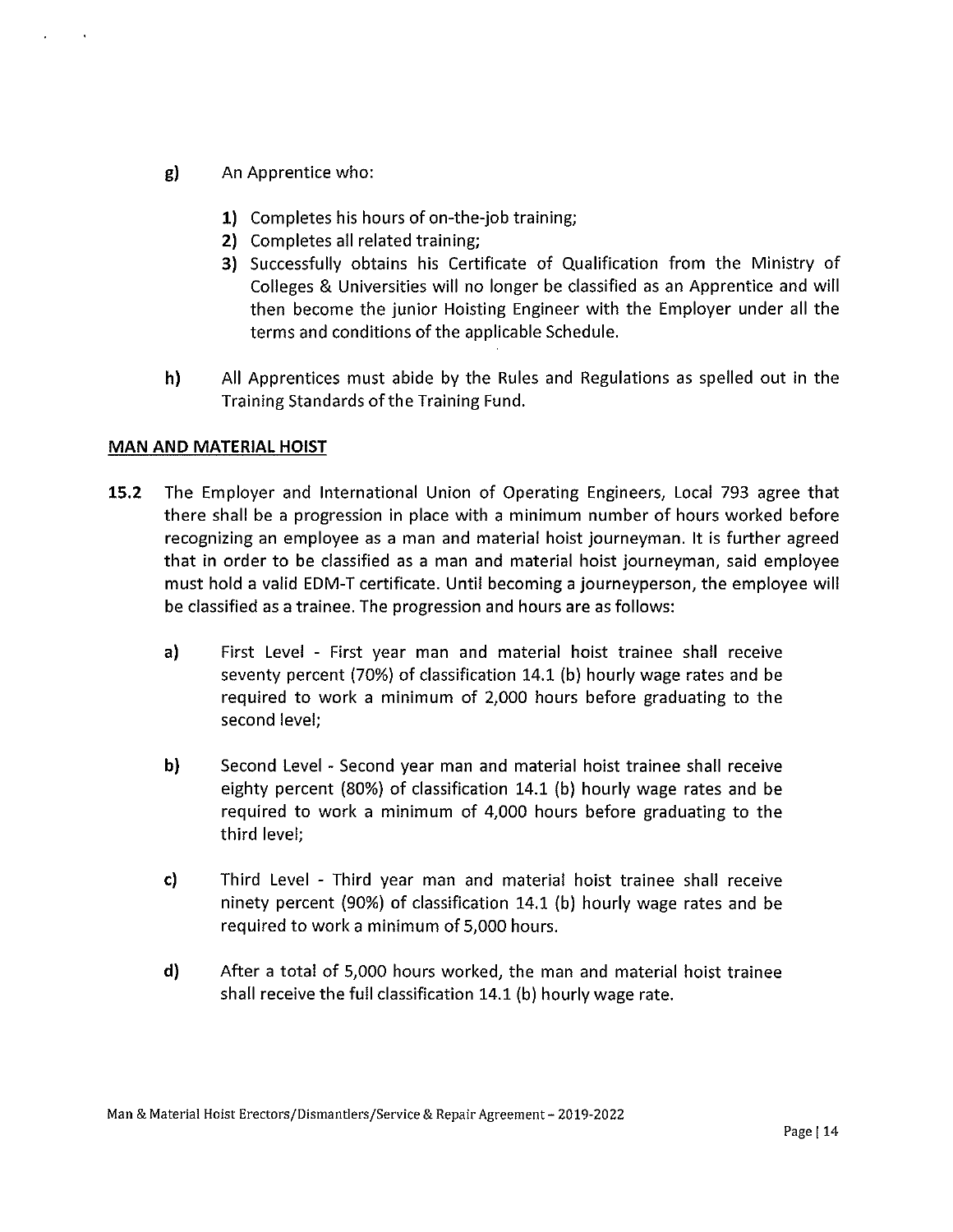#### **ARTICLE 16 - HOURS OF WORK AND OVERTIME**

- **16.1** The standard work day for employees operating equipment shall be not more than eight (8) hours between 7:00 a.m. and 5:30 p.m. at straight time rates of pay.
- **16.2** Any work performed before 7:00 a.m. or after 5:30 p.m. Monday through Friday shall be deemed overtime work.
- **16.3** Double the regular rate shall be paid for all work in excess of eight (8) hours per day, Monday through Friday, except for travel time back to the Employer's yard which shall be at a maximum time of one and one-half (1-1/2) times the regular rate.
- **16.4** All work performed on Saturdays, Sundays and Statutory Holidays shall be paid for at double (2x) the regular day shift rate.
- **16.5** An employee who reports for work as usual, unless directed not to report the previous day by the Employer, shall receive a minimum of two (2) hours' pay at the applicable rate and shall remain at other work of his craft if requested by the foreman. An employee directed to work after noon lunch period and who commences to work shall only receive pay for hours worked. This clause applies also to second and third shifts.

**Shift Premium** - The Employer agrees to pay a premium rate to employees other than employees for any work performed on a second or third shift, from Monday to Friday inclusive, on the following basis:

**Second Shift** - A premium shall be paid of one dollar and fifty cents (\$1.50) per hour for each hour worked by each employee in excess of the employee's regular straight time hourly rate of pay for any hours worked during the period of eight hours on a second shift which may commence at any time from 12:00 noon until 5:30 p.m.

**Third Shift** - A premium shall be paid of two dollars (\$2.00) per hour for each hour worked by each employee in excess of the employee's regular straight time hourly rate of pay for any hours worked during the period of eight hours on a third shift which may commence at any time from 5:30 p.m. until 12:00 midnight.

## **ARTICLE 17 - LIVING ALLOWANCE AND ACCOMMODATION**

**17.1** The following travel allowance will be paid to an employee who is sent to a job site beyond twenty-five (25) miles from City Hall, Toronto, provided that it is agreed and understood that an employee cannot obtain the benefits of **Article 16.3** and **17.1** both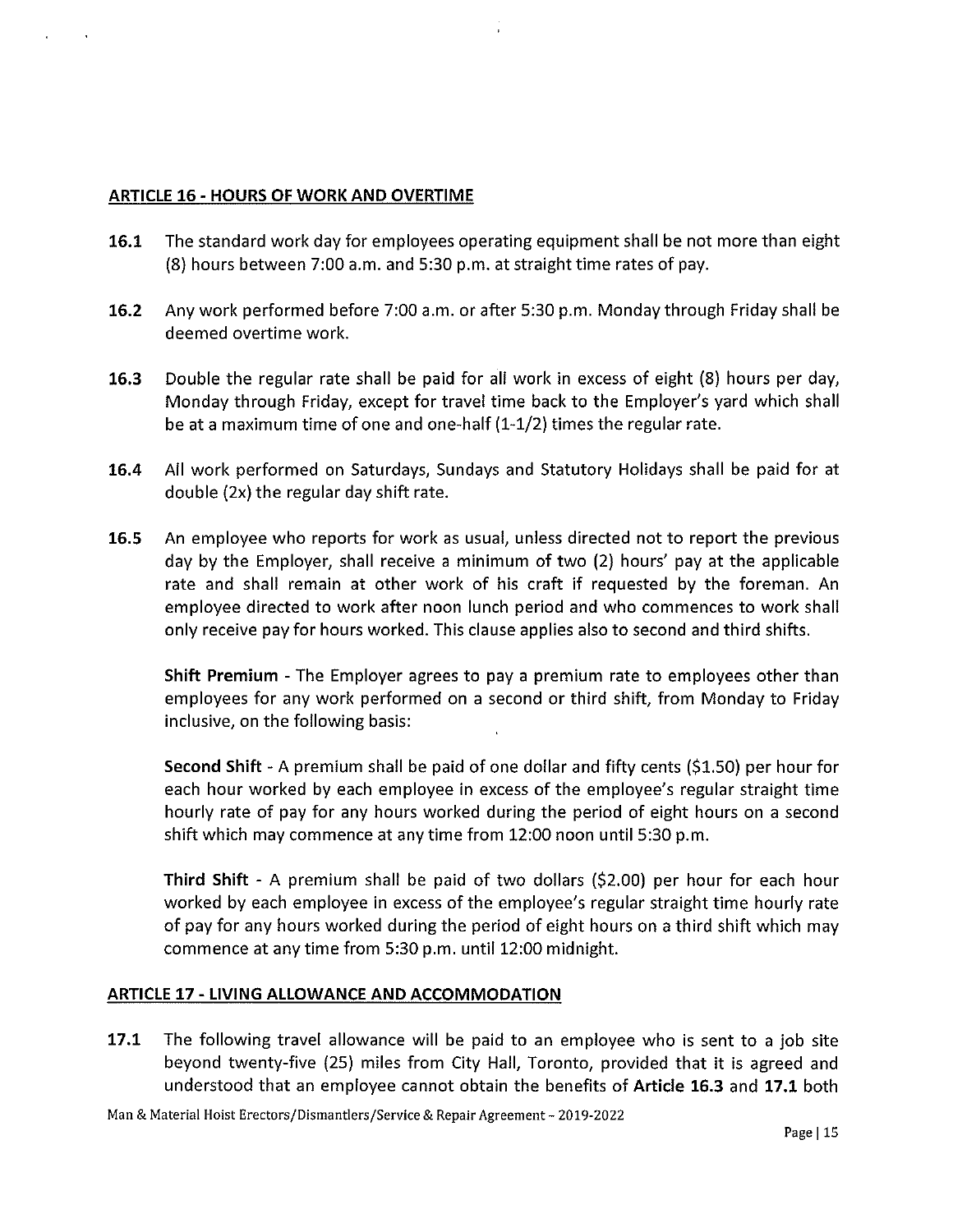and if the employee is requested to pick up and drive a mobile crane or other unit from the Employer's yard to the job site, that neither of the benefits of **Article 16.3 or 17.1**  shall be obtainable in respect of the travel from the employee's home to the Employer's yard or from the Employer's yard to the employee's home.

> 25 - 50 miles \$30.00 per day worked  $\sim 10^{-1}$ \$40.00 per day worked 51- 100 miles Over 100 miles \$60.00 per day, seven (7) days per week  $\omega_{\rm{max}}$

It is agreed and understood that where the employee uses an Employer-provided means of transportation to or from the work site, then the above travel allowance shall not be paid.

# **ARTICLE 18- HOLIDAYS AND VACATION PAY**

**18.1** All work performed on the following Holidays shall be paid for at double the regular rate of wages:

| New Year's Day    | Family Day              | Good Friday   |
|-------------------|-------------------------|---------------|
| Victoria Day      | Canada Day              | Civic Holiday |
| Labour Day        | <b>Thanksgiving Day</b> | Christmas Day |
| <b>Boxing Day</b> |                         |               |

and other civic and national holidays if and when proclaimed by the government.

- **18.2** When any of the foregoing Holidays fall on a Saturday or Sunday then the next day (Monday) or a day mutually agreed upon by the Union and the Employer shall be recognized as the Holiday.
- **18.3** It is understood that the Employer has the right to determine a vacation period and shut down its operations during that time.
- **18.4** a) Vacation Pay shall be paid by cheque or cash for all employees covered by this Agreement, at the rate of ten percent (10%) of gross wages, excluding the pension portion thereof, on June, September, December and March 1st of each year.

Vacation Pay shall include five percent (5%) in lieu of payment for Statutory Holidays.

**b)** Employees may take their vacation at any time of the year, provided arrangements for adequate replacement during holiday period have been arrived at with the Employer.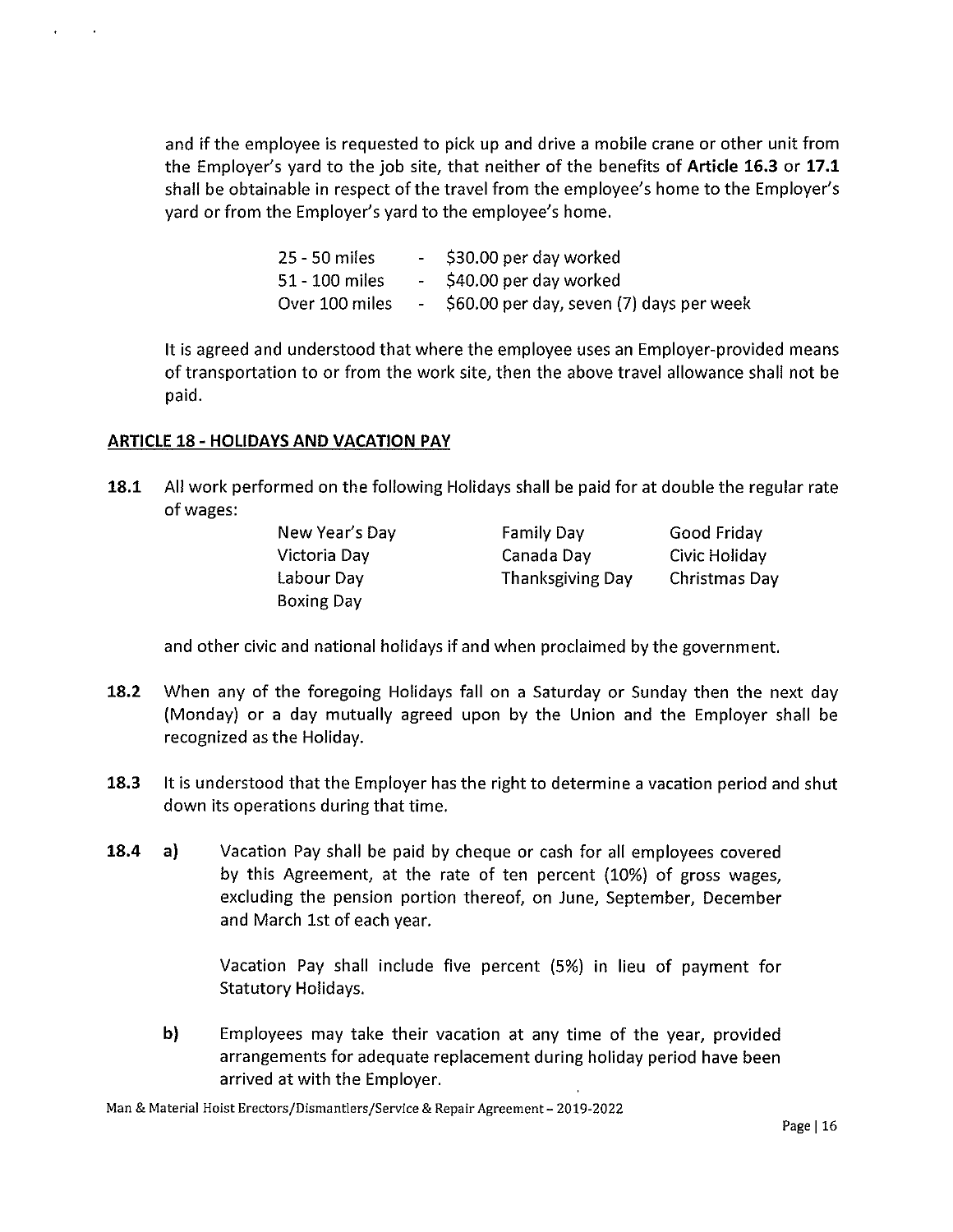#### **ARTICLE 19 - GOVERNMENT LEGISLATION**

**19.1** In the event that any of the provisions of this Collective Agreement are found to be in conflict with any valid and applicable Federal or Provincial law now existing, or hereinafter enacted, it is agreed that such law shall supersede the conflicting provisions without in any way affecting the remainder of the Agreement.

#### **ARTICLE 20- CRAFT JURISDICTION**

**20.1** Mobile Truck Cranes, Skyway and Climbing type Cranes, Locomotive Cranes, Derricks, A. frame and boom trucks, Pitman and the like, Bullmoose and Austin Western Type Cranes, Air Tuggers, Power Hoists, all Clams, Shovels, Backhoes, Draglines, Piledrivers, Gradalls, Mine Hoists, Chimney Hoist, Overhead Hoists and Cranes, Sidebooms, Booms of all types mounted on Tractors, Trenching Machines, Self-propelled Drills, Graders;, Scrapers, Emcos, Bulldozers, Front-end Loaders and similar types of equipment. Rail Engines, Dinky and the like. Welding Machines driven by internal combustion engines. Batching plants of all types, Air Compressors, Temporary Heating Plants. Wellpoint systems, Gas Steam or Diesel driven Generators and Pumps of all types. Concrete Pumps, Mixers and Mobiles, Overhead Loaders, Asphalt Spreaders, Pneumatic propelled Drills. Compaction Equipment, Forklifts and Ross Carrier, Mucking Machines, Farm and Industrial Tractors with attachments. Oilers, Truck Crane Driver, Mobile Street Sweepers, Caisson Boring Machines, Asphalt Rollers, Foremen, Tunnel Boring Machines. Dredges - suction and dipper. Conveyors, regardless of motive power. Heating Units such as Herman Nelson and Dravo, Rotary Drills, Tunnel Motors, Elevators all types used in construction, temporary or permanent. Power driven Jumbo Form Setters. Self propelled tar pipelining machines. Highline Cableways. Deck engine. Pneumatic heading machines tunnel. Road oil mixing machine. Ship loaders, Crushing plants, Elevating Grader. Lift Slab Machine, Motor, Patrols, Pneumatic Pipebending machines, Power Screed, Helicopter winch Pipebending machines, Power Screed, Helicopter winch operators, and all other classifications of equipment as listed in the Union's Constitution.

## **ARTICLE 21 - WELFARE AND PENSION PLANS**

**Effective May 1st, 2019, Employers shall contribute in total:** 

**21.1 a)** Eleven Dollars and Twenty-Four Cents (\$11.24) per hour to the International Union of Operating Engineers, Local 793 Members Life and Health Benefit Trust of Ontario (the "Health Plan") and to the International Union of Operating Engineers, Local 793 Members Pension Benefit Trust of Ontario (the "Pension Plan") for each hour earned by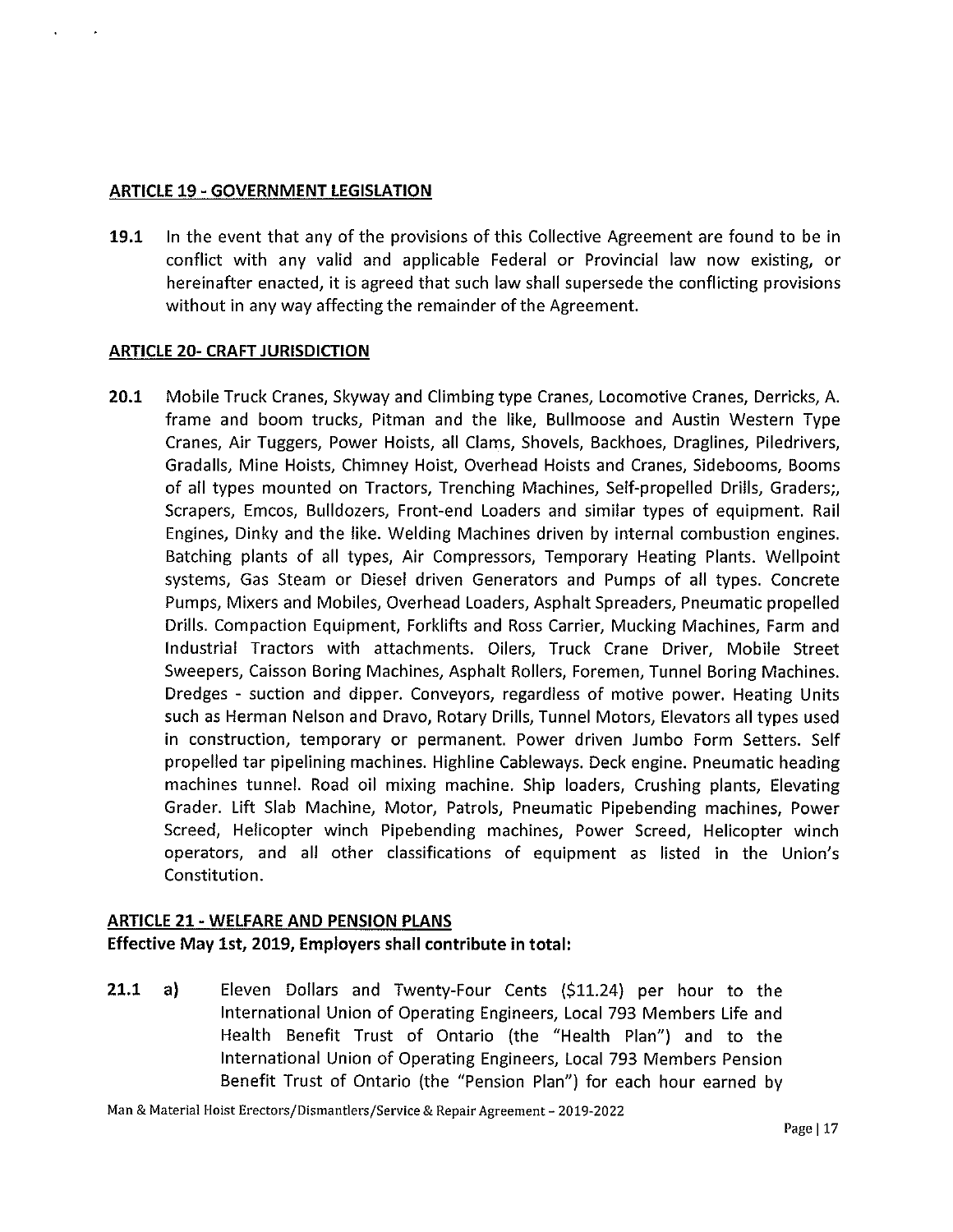each employee in his employ.

**Effective May 1st, 2020,** the total Employer contributions of Eleven Dollars and Twenty-Four Cents (\$11.24) shall increase to Eleven Dollars and Forty-Four Cents (\$11.44) per hour.

**Effective May 1st, 2021,** the total Employer contributions of Eleven Dollars and Forty-Four Cents (\$11.44) shall increase to Eleven Dollars and Fifty-Four Cents (\$11.54) per hour.

- **b)** It is agreed that Employers shall make a single monthly payment to an independent administrator appointed by the Trustees of the Health Plan and the Pension Plan for contributions owing to the two plans. The administrator shall be responsible for ensuring that the contributions are allocated & made on behalf of each Employer & employee to the Health Plan & the Pension Plan, as set out in this Agreement.
- **21.2** The allocation of the contributions specified under the terms of **Article 21.1** (a) above between the 1.U.O.E. Local 793 Members Life and Health Benefit Trust Fund of Ontario shall be as mutually agreed by the Health and Pension Trustees, and shall be distributed by an independent administrator appointed by mutual agreement of the Health and Pension Trustees.
- **21.3** All contributions shall be submitted by the 15th day of the following month in which the hours were earned, and at no time shall the contributions to be paid directly to the employee. If payment is over thirty (30) days late, interest at one and one-half percent (12%) per month shall be paid from the due date and, in addition, the delinquent Employer may be required by the Trustees of the Funds to deposit with the Trustees a Two Thousand Five Hundred Dollar (\$2,500.00) cash bond.
- **21.4** The Employer agrees to sign a Participation Agreement in a form mutually agreed upon by the parties with the Trustees of the Pension and Benefit Funds.
- **21.5** The parties hereto agree that the Welfare Trust Fund and Pension Trust Fund shall be jointly administered by an equal number of Trustees appointed by the Employers and an equal number of Trustees appointed by the Union.
- **21.6** The Trustees of the employee benefit plans referred to in this collective agreement shall promptly notify the Union of the failure by any Employer to pay any employee benefit contributions required to be made under this collective agreement and which are owed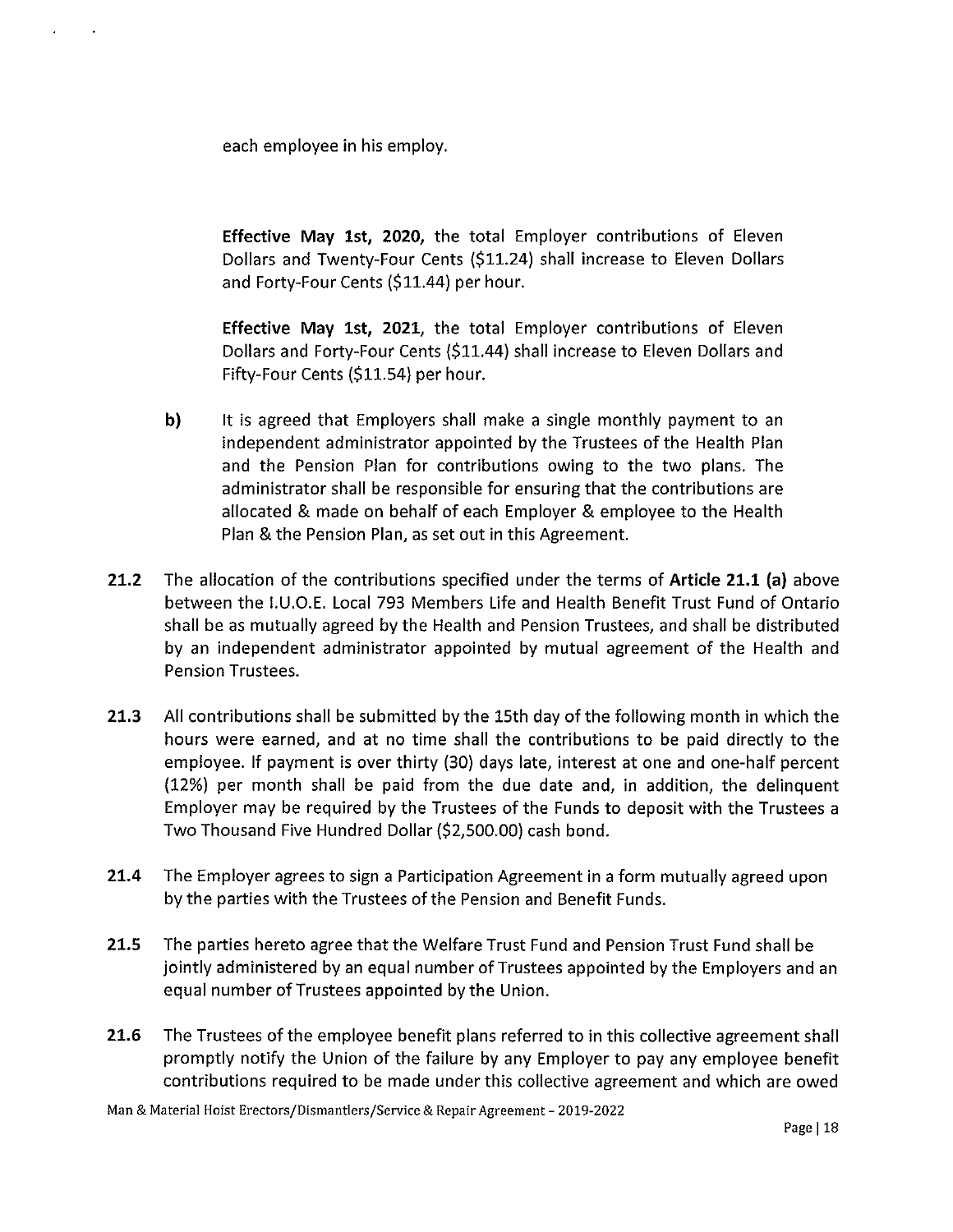under the said plans in order that the Program Administrator of the Employee Wage Protection Program may deem that there has been an assignment or compensation under the said Program in compliance with the Regulation to the Employment Standards Amendment Act, 1991 in relation to the Employee Wage Protection Program.

- **21.7** All contributions shall be submitted by the fifteen (15th) day of the following month in which the hours have been worked and at no time shall the contributions be paid directly to the employee. If payment is over thirty {30) days late, interest at two percent {2%) per month shall be paid from the due date and, in addition, the delinquent Employer may be required by the Trustees of the Funds, to deposit with the Trustees a Two Thousand, Five hundred dollar (\$2,500.00) cash bond.
- **21.8** The Employer agrees that no later than January 1, 2020, they shall make all monthly remittances through the Union's online remittance system, Quick Remit.
- **21.9** The parties hereby agree to be bound by the terms and conditions of the 1.U.O.E., Local 793 Welfare and Pension Trust Plans as if original parties thereto and as if the same formed part of this Agreement.

**Article 21** requires that the Employer shall make a single monthly payment to an independent administrator appointed by the Trustees of the Health Plan and the Pension Plan for contributions owing to the two plans. The administrator shall be responsible for ensuring that the contributions are allocated and made on behalf of each Employer and employee to the Health Plan and the Pension Plan as follows:

#### **Effective May 1st, 2019:**

**(i)** for employees with \$6, 750.00 or fewer dollars in their Health Plan dollar bank:

Five Dollars and Fifty-Nine Cents (\$5.59) to the Pension Plan; and

Five Dollars and Forty-Five Cents (\$5.45) plus retail sales tax (RST) at the applicable rate on these contributions to the Health Plan.

(ii) for employees with more than \$6, 750.00 in their Health Plan dollar bank:

Eleven Dollars and Twenty-Four Cents (\$11.24) to the Pension Plan for benefits; and

Forty-Four Cents **(\$0.44)** to be applied towards the cost of administering the Pension Plan; and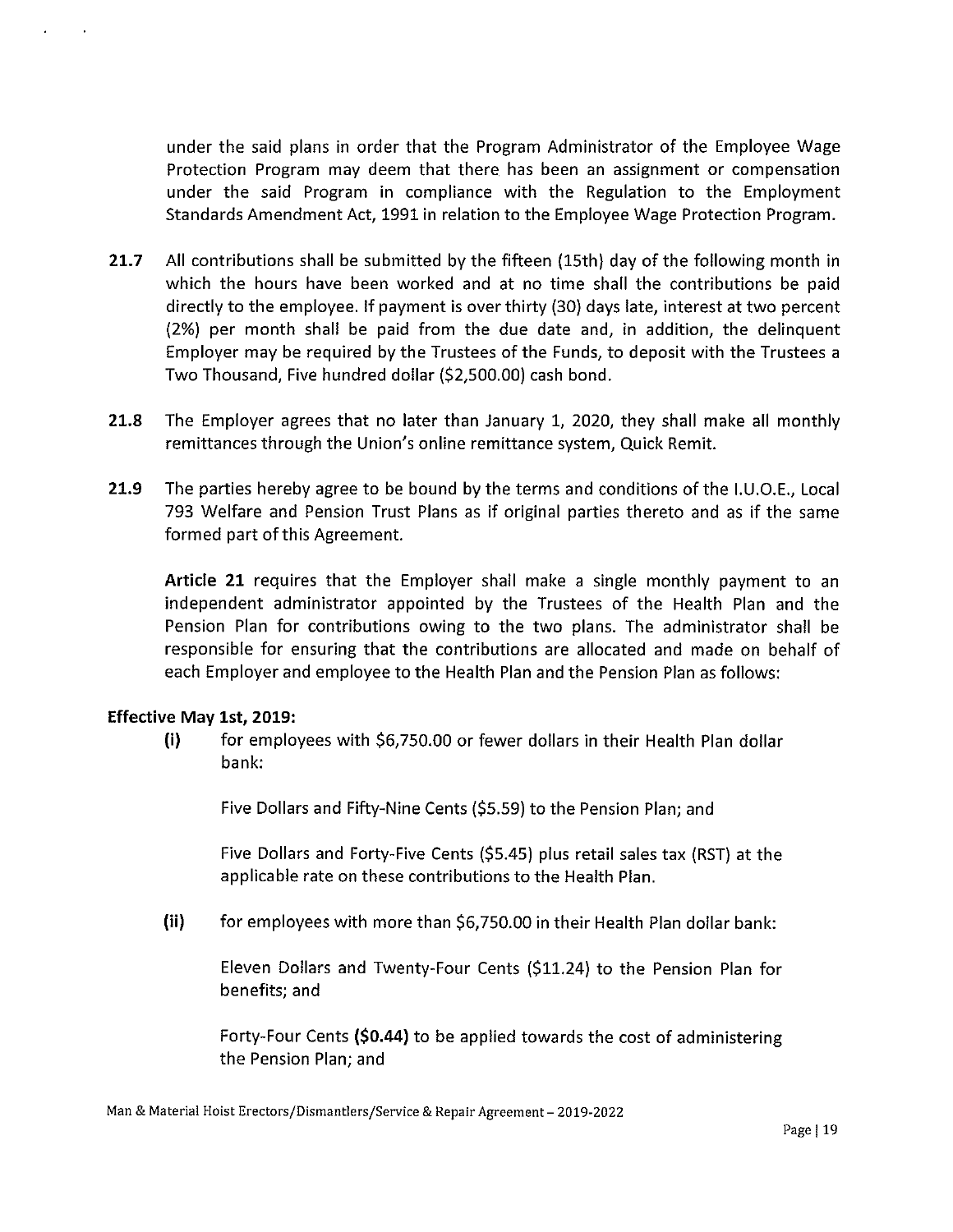Nil (\$0) to the Health Plan.

#### Effective May 1st, 2020:

 $\mathbf{r}$  $\sim 100$ 

> $(i)$  for employees with \$6,750.00 or fewer dollars in their Health Plan dollar bank:

Five Dollars and Fifty-Nine Cents (\$5.59) to the Pension Plan; and

Five Dollars and Eighty-Five Cents (\$5.85) plus RST at the applicable rate on these contributions to the Health Plan.

(ii) for employees with more than \$6,750.00 in their Health Plan dollar bank:

Eleven Dollars and Forty-Four Cents (\$11.44) to the Pension Plan for benefits; and

Forty-Seven Cents {\$0.47)to be applied towards the cost of administering the Pension Plan; and

Nil {\$0) to the Health Plan.

#### Effective May 1st, 2021:

(i) for employees with \$6,750.00 or fewer dollars in their Health Plan dollar bank:

Five Dollars and Fifty-Nine Cents (\$5.59) to the Pension Plan; and

Five Dollars and Ninety-Five Cents (\$5.95) plus RST at the applicable rate on these contributions to the Health Plan.

(ii) for employees with more than \$6,750.00 in their Health Plan dollar bank:

Eleven Dollars and Fifty-Four Cents {\$11.54) to the Pension Plan For benefits; and

Forty-Eight Cents {\$0.48) to be applied towards the cost of administering the Pension Plan; and

Nil {\$0) to the Health Plan.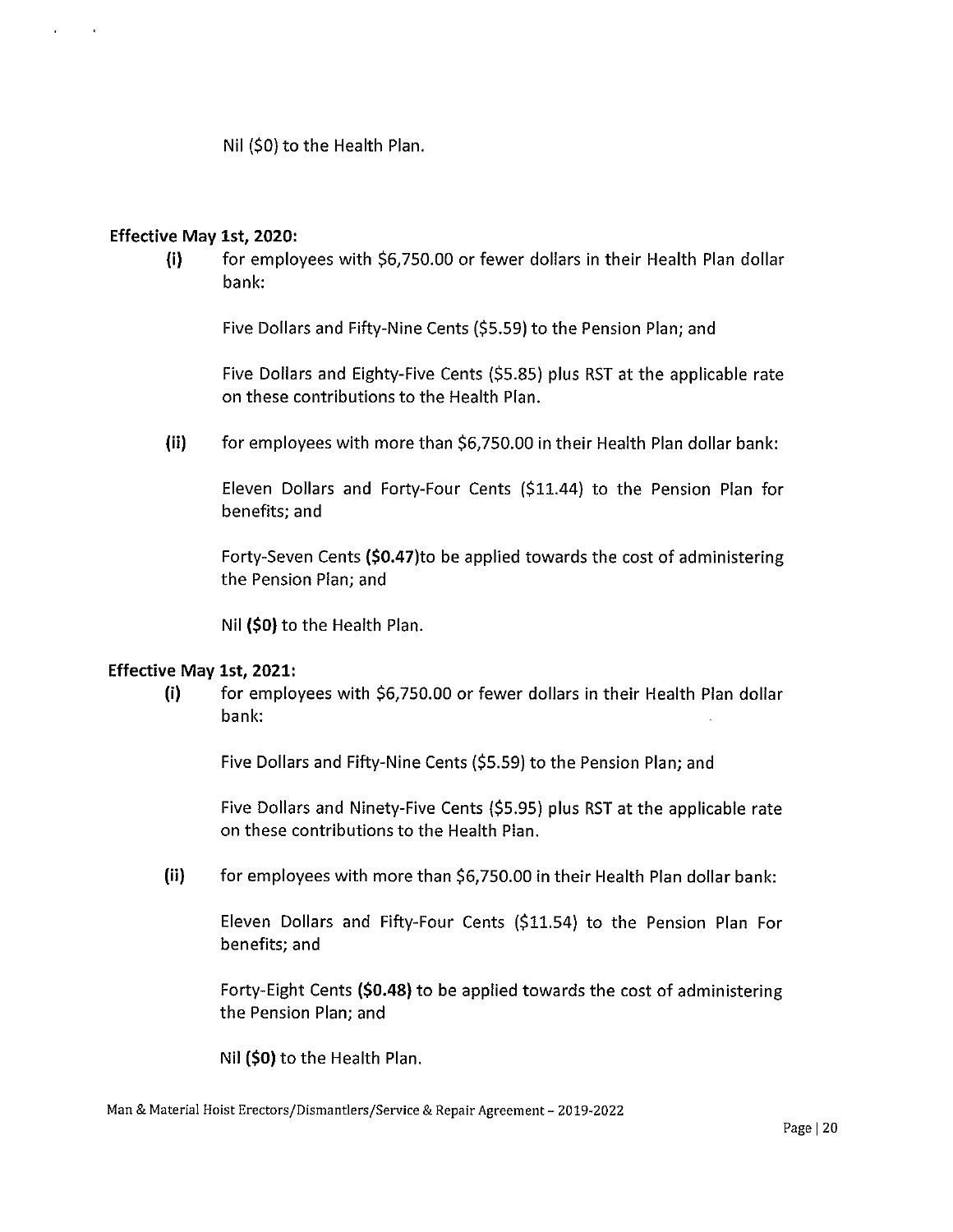Effective on or after January 1, 2009, the amount of \$6,750.00 in a Member's Health Plan dollar bank noted in (i) and (ii) above shall be redetermined from time to time as determined by a duly constituted motion passed by the Board of Trustees of the International Union of Operating Engineers, Local 793 Members Life and Health Benefit Trust of Ontario, and as conveyed to the administrator, provided the total wage package under the collective agreement is not increased.

#### **ARTICLE 22- DENOVO TREATMENT CENTRE**

**22.1** Each Employer shall contribute two cents (\$0.02) per hour to the Health Plan for each hour earned by each employee in his employ as a DeNovo Treatment Centre contribution, to be submitted with the Health and Pension Fund payments, herein provided.

#### **ARTICLE 23 - TRAINING FUND**

- **23.1** Effective May 1, 2019 the Employer shall contribute the sum of sixty-two cents (\$0.62) per hour for each hour earned by each Operating Engineer in his employ to the International Union of Operating Engineers, Local 793 Training Fund. This amount shall increase to sixty-seven cents (\$0.67) effective May 1, 2020.
- **23.2** Such contributions are to be remitted together with the contributions required under **Article 21** above.

#### **ARTICLE 24-INTERNATIONAL TRAINING FUND**

**24.1** The Employer shall contribute five cents (\$0.05) per hour to the National Training Fund for each hour earned by each employee in his employ, to be submitted with the Pension and Health Fund payments herein provided for the purpose of developing and implementing programs established by the National Training Fund.

#### **ARTICLE 25- TRAINING/EDUCATION**

**25.1** Time spent by an employee in training, instruction, and/or education that they are directed to participate in by their Employer or is otherwise required by the Employer, by statue, or by regulation and may be necessary for an employee to continue performing the duties of their job, or may be necessary before an employee can be recalled to work (save and except for  $EDM - B$  course), shall constitute hours worked for which an employee will be compensated pursuant to the terms of this Agreement.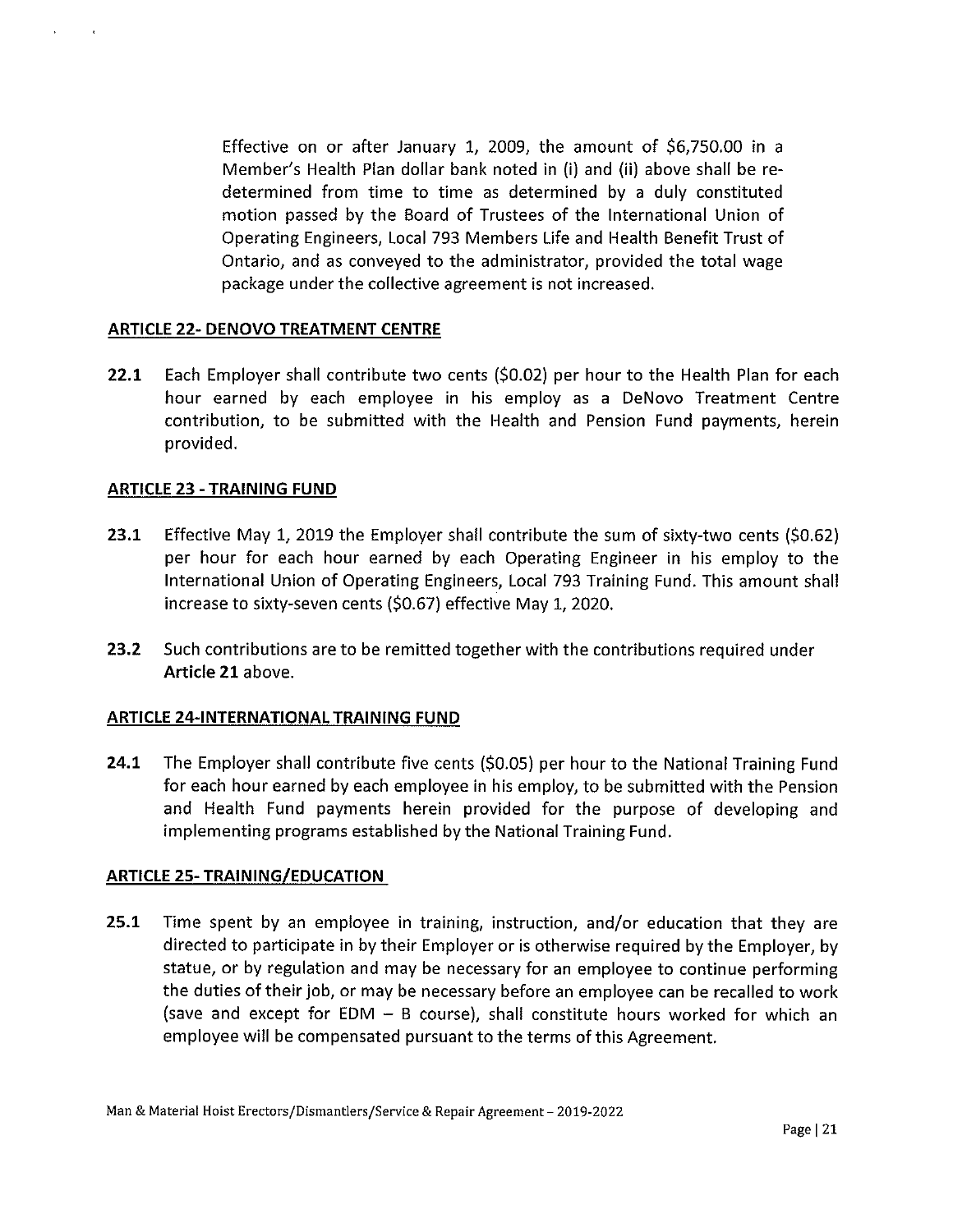#### **ARTICLE 26-MANNING OF EQUIPMENT**

 $\mathbf{r}$ 

- **26.1** The following shall be manned by one (1) operator and one (1) apprentice, oiler or oilerdriver:
	- **(i)** All truck mounted hydraulic cranes (including all terrain cranes) with manufacturers rating 90 tons capacity and over.
- **26.2** The following shall require one (1) apprentice, oiler or oiler driver for each two (2) pieces of equipment on a job.
	- (i) Climbing, tower, traveller, hammerhead, skyway, kodiak and kangaroo type cranes.
	- (ii) Crawler type cranes with a manufacturers rating of 80 tons capacity and under.
	- (iii) Cranes used for piledriving, other than those in Article 26.1 above.
	- **(iv)** Backhoes, shovels, clams and draglines with a capacity of 1-3/4 cubic yards and under.

## **ARTICLE 27-LICENSE REIMBURSEMENTS**

- **27.1** The Employer agrees that upon presentation of a valid receipt, the Employer shall promptly reimburse regular employees the following fees:
	- a) Annual Hoisting License Fee
	- **b}** Obtaining an applicable medical report for AZ license requirements
	- **c)** TSSA EDM-B/EDM-T Certificate (renewal fee only)

## **ARTICLE 28-HEAVY EQUIPMENT APPRENTICE LANGUAGE**

**28.1** a) An Indentured Heavy Equipement Apprentice entering the industry who has taken pre-employment training through the Operating Engineers Training Institute of Ontario will work for his first 1,000 hours at fifty percent (50%) of the current base rate for the machine which he is operating.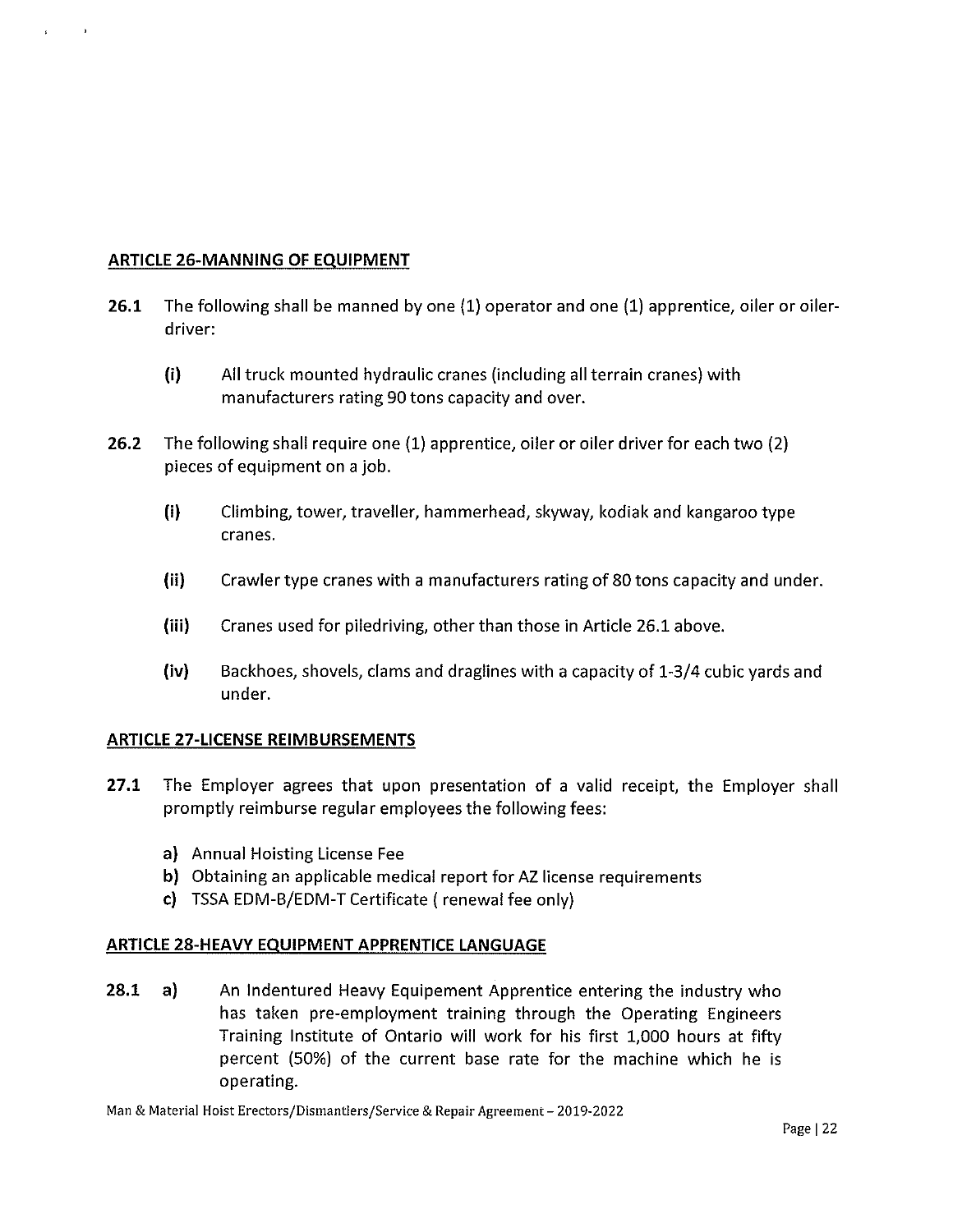- b) When an Apprentice has completed his first 1,000 hours plus all of the related training provided for in the Training Standards of the Training Fund, and after written assessment by the Employer and the Training Fund, each Apprentice will be employed for the next 1,000 hours at sixty percent {60%) of the current base rate for his classification.
- c) When an Apprentice has completed 2,000 hours plus all of the related training provided for in the Training Standards of the Training Fund, and after written assessment by the Employer and the Training Fund, each Apprentice will be employed for the next 500 hours at seventy-five (75%) of the current base rate for his classification.
- d) After completion of 2,500 hours of on-the-job training and all related training as from time to time specified by the Training Fund the Apprentice will then fit into the work force at the rate of pay provided for in the Collective Agreement.
- e) Hours spent at the Training Institute shall constitute hours worked for purposes of rate increases.
- f) Employers shall make every effort to keep Apprentices on a steady basis in order to complete their training hours as quickly as possible.
- g) Employers shall request Apprentices through the Union District Offices who, in turn, will notify the Training Fund at 2245 Speers Road, Oakville. All dispatching of apprentices shall be done from the appropriate Union District Office under the Direction of the Training Fund.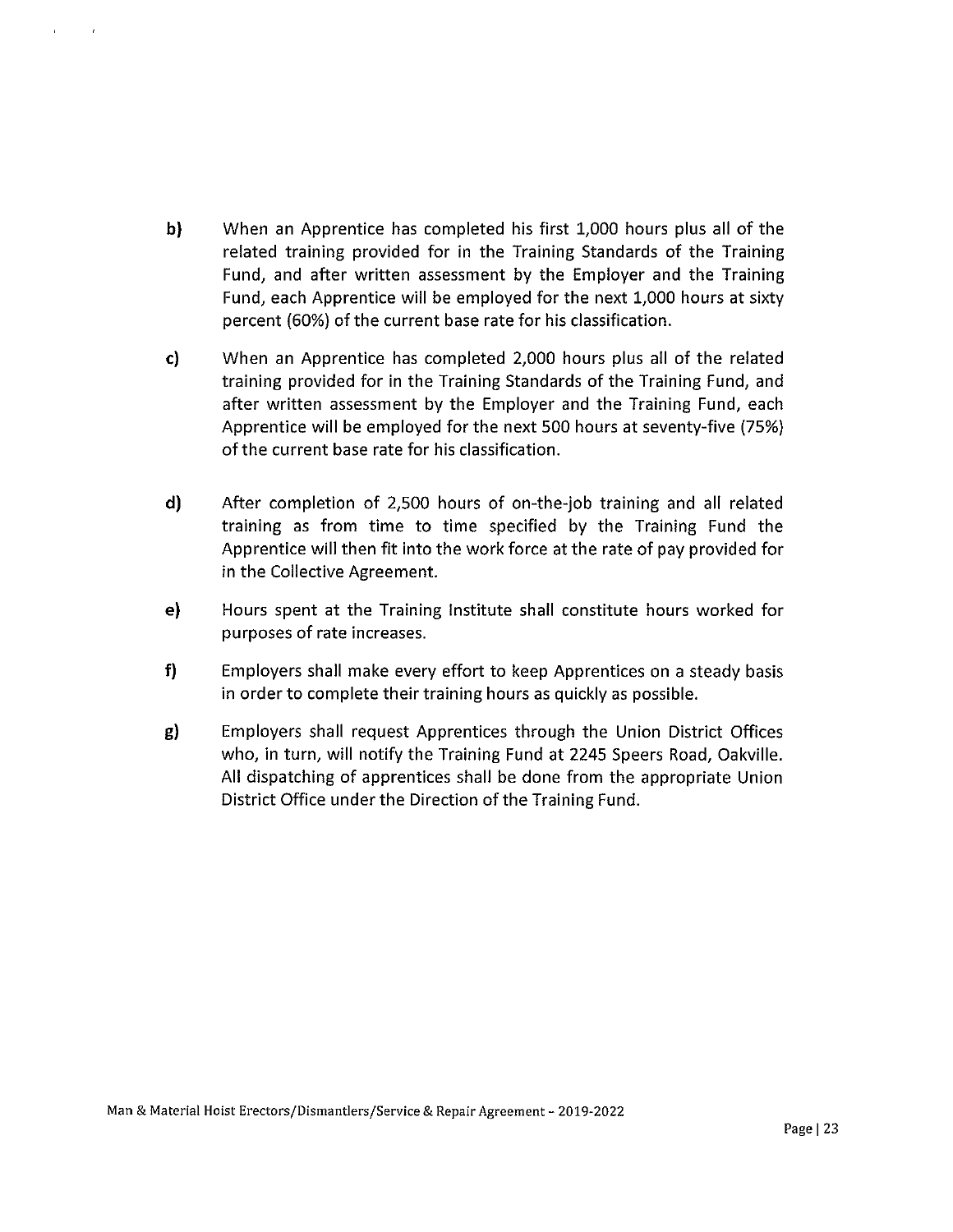**IN WITNESS WHEREOF** the parties to this Agreement have caused this instrument to be executed by their duly authorized representatives.

**SIGNED** this  $28$  day of *feburary*  $, 2020.$ 

**FOR THE EMPLOYER** 

Signature

Please Print Name and Title (Note: please complete date line above) 447 Speers Road Unit 17

Address

Oakville, Ontario, LGK 3S7 City, Province, Postal Code

905-337-1441 Telephone and Fax Number(s)

Halton.hoisting@live.ca Email Address

**FOR THE UNION** 

**INTERNATIONAL UNION OF OPERATING ENGINEERS, LOCAL 793** 

Mike Gallagher, Business Manager

Joe Redshaw, President

Rick Kerr, Treasurer

Joe Dowdall, Vice President

Brian Alexander, Recording-Corresponding **Secretary** 

Recommended by: Jordan Glendenning, **Business Representative**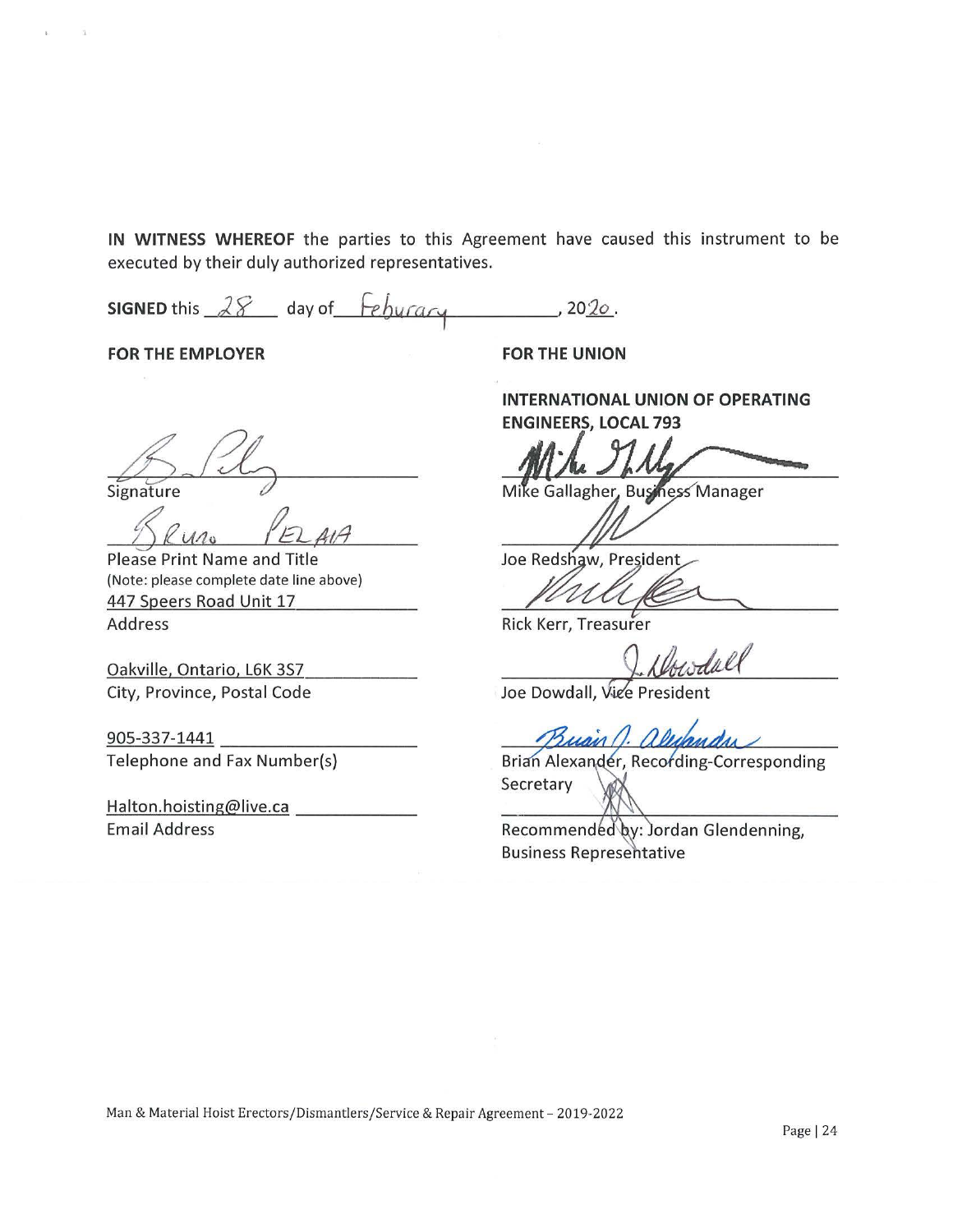#### **LETTER OF UNDERSTANDING**

#### **BETWEEN:**

# **INTERNATIONAL UNION OF OPERATING ENGINEERS, LOCAL 793 (the "Union")**

**-and-**

# **HALTON HOISTING LTD. (the "Employer")**

No employee shall suffer a reduction of wages or any other condition of employment as a result of the implementation of this agreement. To the extent that any person who is currently being paid a higher hourly rate (as opposed to the total wage package) than the new rates negotiated, they shall be 'red circled' until such time as the rate in the collective agreement reaches their current rate.

Dated at  $\overline{\text{okol}}$  extending this  $\overline{\partial S}$  and  $\overline{\text{d}}$  ay of  $\overline{\text{f}}$  estending  $\overline{\text{d}}$ 

**ON BEHALF OF THE EMPLOYER: ON BEHALF OF THE UNION:** 

Signature

Signature

Jordan Glendenning, Business Representative